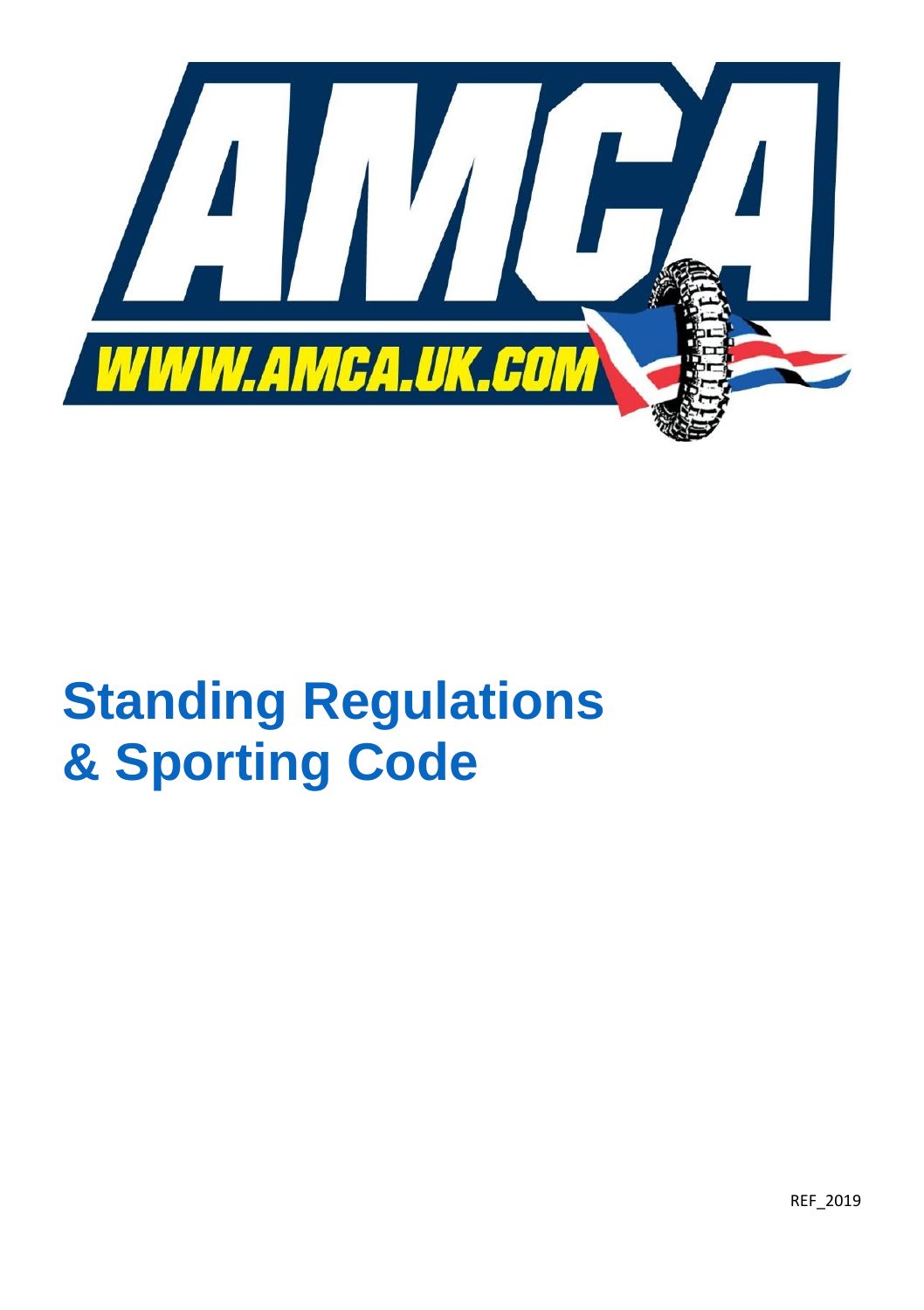## **AMCA RULES**

Ref Subject Page **Standing Regulations & Sporting Code** SR1 Officials of the Meeting 1 SR1.1 First Aid 1 SR1.2 Signing On for Officials 2 Officials Training 2 SR2 Clerk of the Course 2 SR3 Secretary of the Meeting 3 SR4 Stewards 4 SR4.1 Accidents 4 SR5 Chief Marshal 5 SR6 Flags / Signals 5 Flags (Diagram) 6 SR7 Red Flagged Races 7 SR8 Course Marshal 7 SR9 Age Limits for Officials 7 **Track Design & Layout** SR10 Starts 7 SR11 Riders on the line 8 SR12 Start Procedure 8 SR13 Practice 9 SR14 False Starts 9 SR15 Tyres 9 SR16 Jumps 9 Jumps (Diagram) 10 SR17 Finish 11 SR<sub>18</sub> Track Width 11 SR19 Paddock Layout and Organisation 11 SR<sub>20</sub> Marshal Posts 12 SR<sub>20.1</sub> Marshals Posts 13 SR21 Track Crossing Places 13 SR22 Signalling Areas 14 SR23 Work Area 14 SR24 Fencing and Protection 14 Rope Stakes Diagrams 16 SR25 Ropes 17 SR<sub>26</sub> Corners 17 SR<sub>27</sub> Prohibited Areas 17

| Ref                         | Subject                       | Page |  |  |
|-----------------------------|-------------------------------|------|--|--|
| <b>SR28</b>                 | <b>Opposing Tracks</b>        | 17   |  |  |
|                             | Opposing tracks diagram       | 19   |  |  |
| <b>SR29</b>                 | <b>Warning Notices</b>        | 20   |  |  |
| <b>SR30</b>                 | <b>Overhead Banners</b>       | 20   |  |  |
| <b>SR31</b>                 | <b>Vertical Space</b>         | 20   |  |  |
| <b>SR32</b>                 | <b>Fire Extinguishers</b>     | 20   |  |  |
| SR33                        | Quads                         | 20   |  |  |
| SR <sub>34</sub>            | Photographers                 | 21   |  |  |
| <b>SR35</b>                 | <b>Public Address</b>         | 21   |  |  |
| <b>Noise</b>                |                               |      |  |  |
| <b>SR36</b>                 | Noise                         | 21   |  |  |
|                             | <b>Noise Meter Guidelines</b> |      |  |  |
| <b>Trackside Testing</b>    |                               |      |  |  |
| Sound Control - Static Test |                               |      |  |  |
| <b>Warning Notices</b>      |                               |      |  |  |
| <b>SR37</b>                 | <b>Warning Notices</b>        | 23   |  |  |
| SR38                        | <b>Club Sporting Code</b>     | 24   |  |  |
| SR39                        | <b>Practice Events</b>        | 25   |  |  |
|                             | SR39.1 Restricted Practice    | 25   |  |  |
| <b>Track Marshals</b>       |                               |      |  |  |
| <b>SR40</b>                 | <b>Standing Regulations</b>   | 26   |  |  |
|                             | <b>General Information</b>    |      |  |  |
| Car Park Liability          | 26                            |      |  |  |
| Police Reform Act 2002      | 26                            |      |  |  |
| <b>Finding Venues</b>       |                               |      |  |  |
|                             |                               |      |  |  |
|                             |                               |      |  |  |
|                             |                               |      |  |  |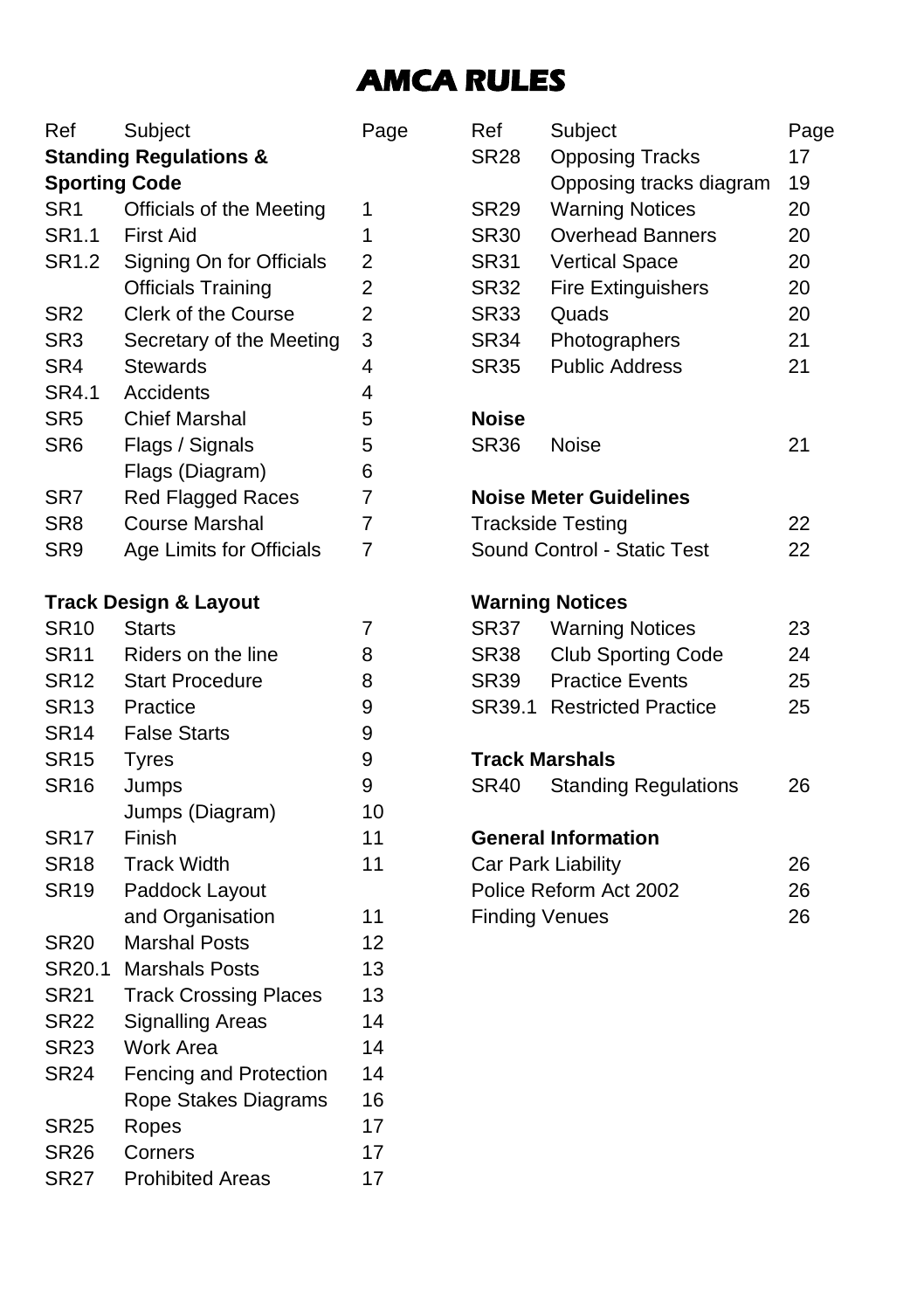## SR-1 Officials of the Meeting

Clubs organising a Motocross / Scramble must ensure the following officials are in place to run the meeting:-

| a) | Clerk of the Course           | (see item SR-2)      |
|----|-------------------------------|----------------------|
| b) | First Aid                     | (see item $SR-1.1$ ) |
| c) | Secretary of the Meeting      | (see item SR-3)      |
| d) | <b>Chief Marshal</b>          | (see item SR-5)      |
| e) | <b>Course Marshal</b>         | (see item SR-8)      |
| f) | Pre Race Inspection (PRI)     | (see Rule 55)        |
| g) | <b>Starters and Finishers</b> |                      |
|    | Stewards                      | (see item SR-4)      |
|    |                               |                      |

A list of the above must be sent 3 weeks before the Meeting to the AMCA Office. All officials of a meeting to be 18 years of age or over. Marshals: All assistant officials whose function is to be carried out at the immediate trackside must be at least 16 years old.

## SR-1.1 First Aid

Medical Services for speed events.

At all speed events, including official practice, qualified First Aid personnel must be in attendance with full first aid equipment. Organisers must ensure sufficient medical services for the type of event remain in place until the event has completely finished. The minimum requirement for the start of an event is one ambulance, organisers are reminded that in the case of one ambulance being available, should the ambulance have to leave the event at any time all racing and practice must stop until its return or replacement ambulance is in place.

Medics should be instructed;

- 1. Where they are to be positioned during the event (this should be a safe place).
- 2. Explain how they will be co-ordinated and controlled.
- 3. Confirm that they understand the nature of the sport and the dangers of the moving bikes.
- 4. Confirm that they understand the marshal flag system.
- 5. Ensure that the have appropriate Hi Viz clothing.
- 6. Instruct them to sign on

The first aid and medical companies supplying the staff have also got a duty of care for their staff and should hold appropriate Employment Liability insurance and complete suitable and sufficient risk assessments for their work at off road events.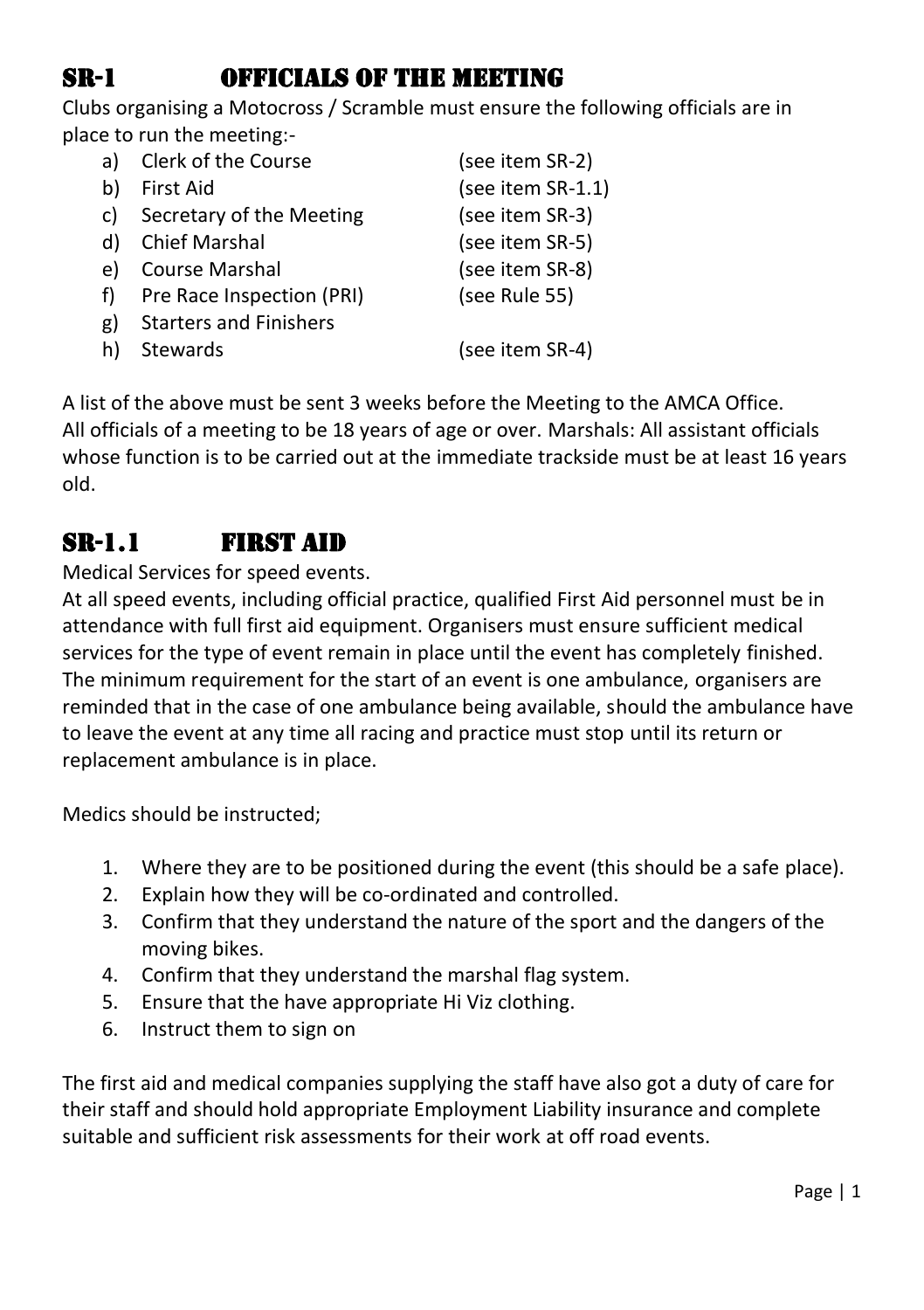To ensure clubs are dealing with reputable companies, at the beginning of the season clubs should obtain copies of these documents together with copies of their medical malpractice insurance. This information should be reviewed and retained throughout the season.

## SR-1.2 Signing on for all Officials

All officials, including marshals, including any relief marshal who may arrive later, first aid personnel, and any AMCA officials must sign the Insurance form at Race Control before commencing their duties.

**Catering** 

Ensure that Caterers have adequate insurance cover and the vehicles meet the requirements of the latest Health and Hygiene Regulations. Caterers must not sell their products in any glass containers.

## **STEWARDS AND CLERK OF THE COURSE TRAINING**

To be a qualified Steward/Clerk of the Course an Official must pass the Officials Seminar Course that is held at the beginning of each year by the Office.

The Official must shadow officiate at 2 events before their probationary period is over.

• The Qualification lasts for 3 years providing the Steward/Clerk Officiates at 2 events per year (1 Feb – 31 Jan)

Badges - Only the badge holder will gain entrance to a meeting.

## **OFFICIALS**

## SR-2 Clerk of the Course

#### **(Must not be a competitor on the day of the event)**

He/she is responsible to the stewards of the meeting for the operational control and management and conduct of the event in accordance with this Code and the official programme and any other supplementary regulations issued for the event. The Clerk of the Course is also responsible for the direction and control of the officials.

#### **Duties of the Clerk of the Course**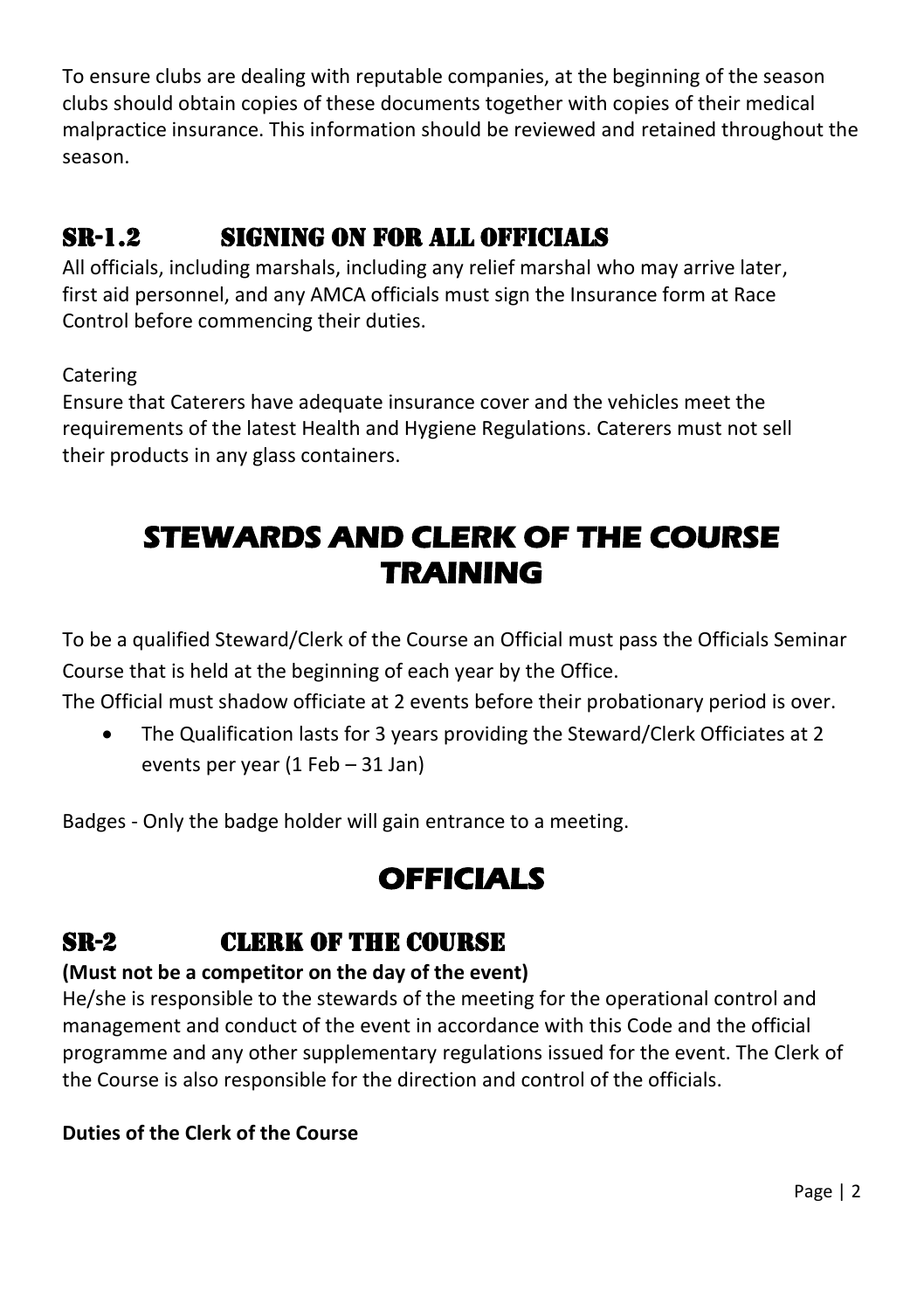a) To ensure that the circuit track is in good order and all legal requirements have been met and that all conditions as may be laid down by the permit issuing authority or authorising body are complied with.

b) To ensure that all the officials are present and ready to carry out their allotted duty, including any briefing as to their duties and responsibilities.

c) To ensure that the medical, first aid and any other ancillary services as may be required by the permit issuing authority or authorising body are on duty. First Aid Support are available for practice and race periods.

d) To be responsible for ensuring that machines are correctly numbered.

e) To be responsible for the verification of the identity of all riders and passengers and that they have been correctly entered and that none of them is disqualified, suspended, excluded or otherwise ineligible from taking part in the competition.

#### **Powers of the Clerk of the Course**

His/her duties including the following:-

f) To control and supervise, with operational control on the day of the event.

g) To supervise the layout of the track and all the necessary safety precautions.

h) Report to the Stewards of the Meeting any competitor or other persons guilty of misbehaviour.

i) Order any rider to be flagged off the course at any time during practice or racing whom he considers to be a potential source of danger, or whom he considers is in breach of the racing discipline.

j) Prevent from starting any rider or passenger who is considered not qualified to start.

k) Order the removal from the circuit, course or venue, any person refusing to obey the orders of an official, or otherwise discipline such a person.

l) To take disciplinary action along with the Stewards and Co-ordinator or his deputy (any 3 from 4) for any breaches of the rules.

m) Postpone or stop a race for reasons of safety.

### SR-3 Secretary of the Meeting

The Secretary of the Meeting is the official responsible for the administrative organisation of the meeting whose duties shall include responsibility for:

a) The application(s) to the appropriate authorities for a permit and/or authorisation.

b) The drafting of any such Supplementary Regulations that may be required.

c) Forwarding the necessary information to the AMCA office for them to prepare entry forms or sheets.

d) The recruitment of officials including lap scorers and an announcer.

e) The engagement of all necessary services (i.e. Toilets, First Aid, Doctor and/or

Paramedic if possible, and caterers) and informing Police and local Hospitals.

f) Collecting the adverts and any other material to be included in the programme.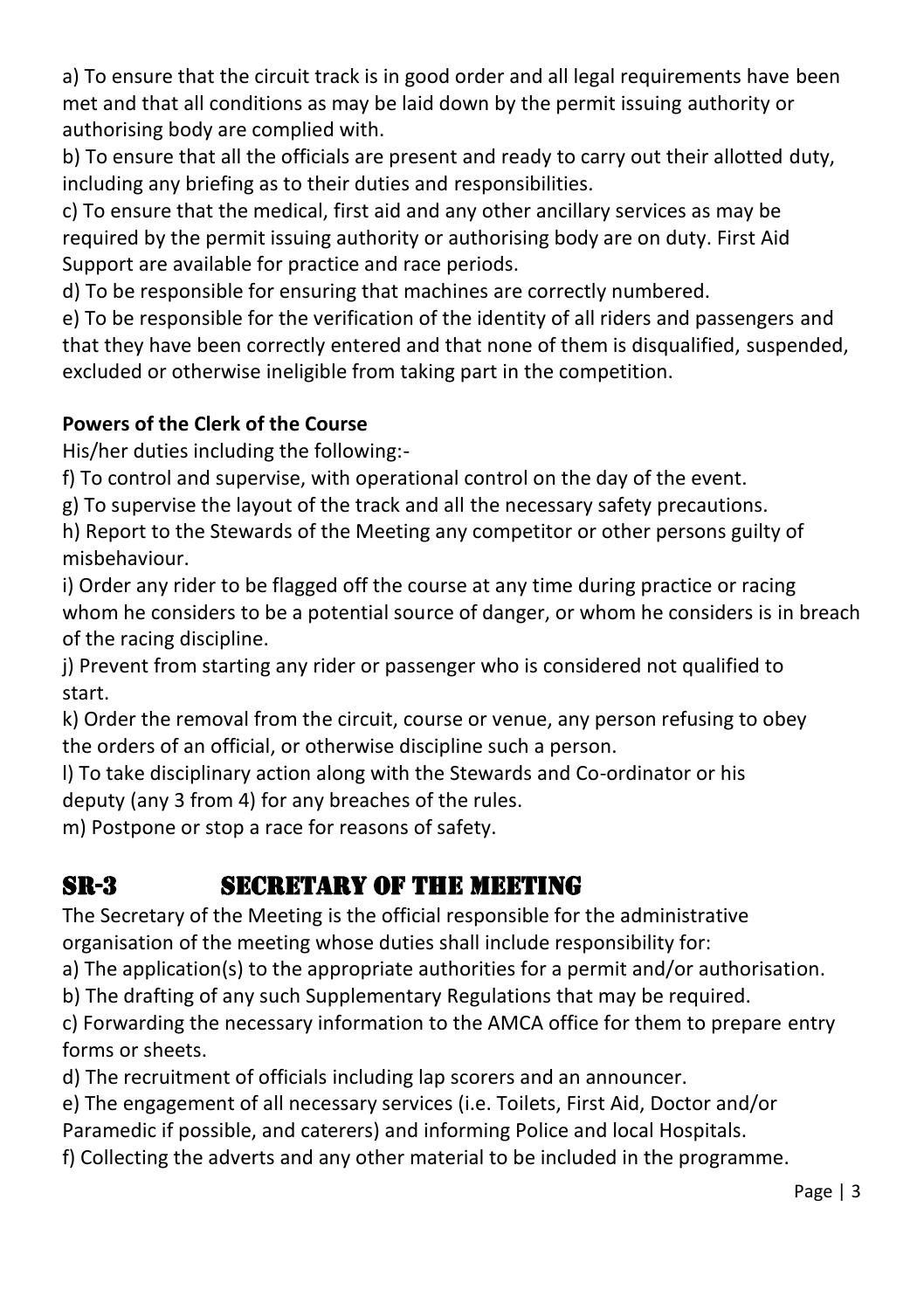g) The preparation and distribution of results, checking the accuracy of any documents, which are to be returned to the Permit Issuing Authority and/or the AMCA Office. Documents to be returned to the AMCA are; Signing on Sheets (Officials & Riders) Work Part Signing on Sheets Stewards Report Form & Event Certificate Late Entry, FroCH, Transferred and Double Entry Sheets Authorisation Notice

h) All correspondence necessary for the efficient running of the administration of the meeting.

## SR-4 STEWARDS OF THE MEETING

#### **1. Stewards cannot Officiate at their own events.**

**2. Two of the nominated Stewards can be riding but they must not be in the same race.**

a) The Stewards of the meeting represent the AMCA to ensure the event is run as outlined in the AMCA Rulebook Standing Regulations and Sporting Code. Note:- The Stewards priority must be the safety of the Spectators and Riders as well as the efficient running of the meeting, bearing in mind the good name of the AMCA and its constituent clubs.

In the event of a Steward arriving at a meeting, or one leaving the meeting, the meeting will be allowed to continue providing a REPLACEMENT Steward has been nominated to fill the position.

#### **Stewards Badges/Bibs**

Whilst on duty as the Official AMCA Steward, the AMCA Stewards badge/bib must be worn and the Stewards Badge carried by the Steward.

Note:- Stewards should only wear their badges/bibs when on official duty.

Before allowing an event to commence, Stewards must complete the Event

Certificate part of the Stewards Report Form. Practice should not commence until the form has been completed, signed and witnessed by the Clerk of the Course.

The event certificate and Stewards report must be sent to the Office after the event has finished.

## SR - 4.1 Accidents

It is vital that any accidents to spectators or serious injuries to riders or officials must be reported to the AMCA Office immediately, together with the names of any witnesses. In the case of a fatal accident, the Police must be informed immediately. In the case of any serious or fatal accidents list any witnesses names and addresses, take photographs and measurements. Ensure that part of the track is left erected for further possible inspections.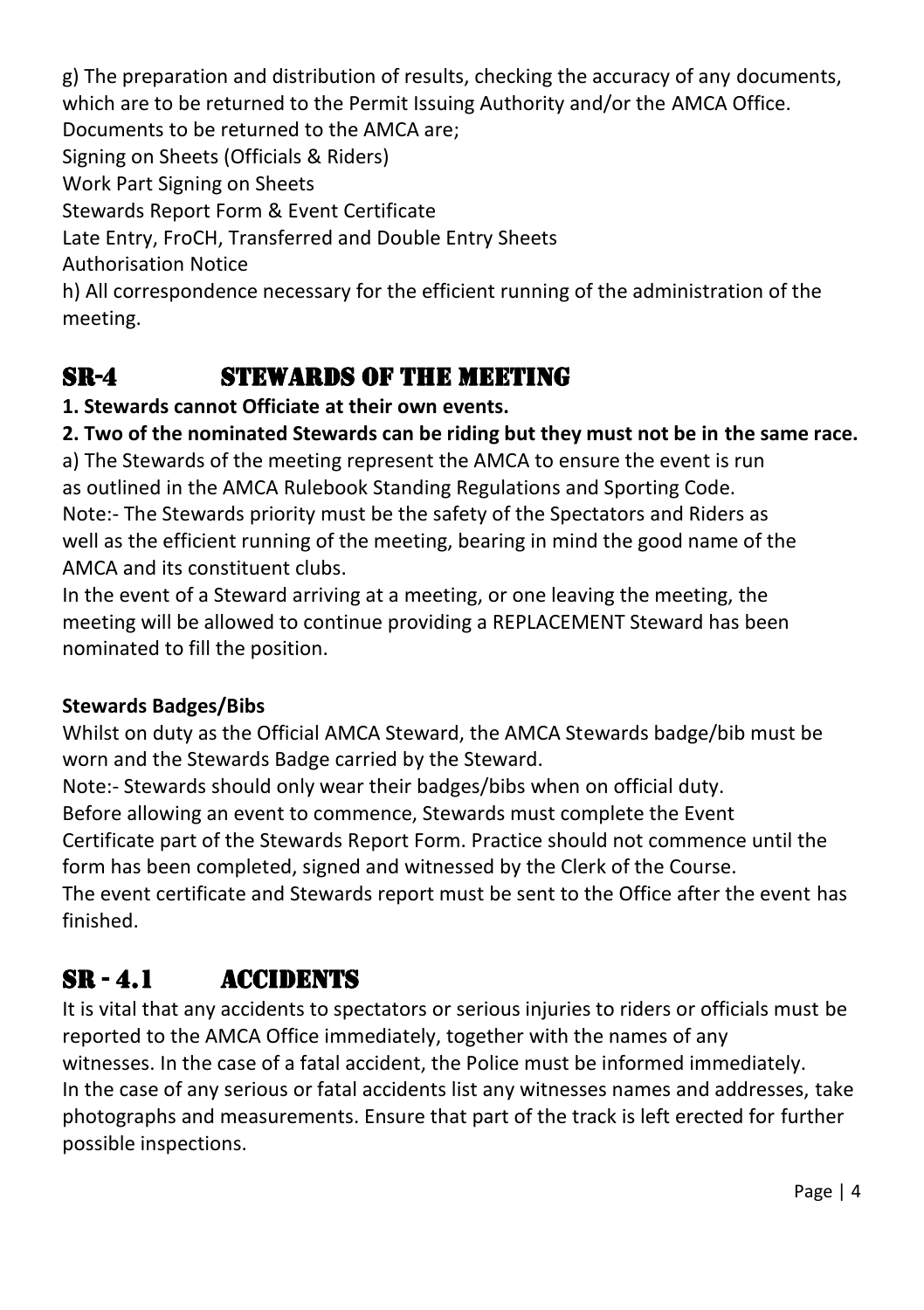## SR-5 Chief Marshal (Must be a Non Rider)

The Chief Marshal is responsible for ensuring:

a) All track marshals have a copy of the instructions to marshals and that marshals understand it. (see SR-40 of this code)

b) To appoint and position the track marshals, including track crossing, finish and the exit of the track.

c) That each track marshal is correctly positioned and protected and able to observe the portion of the circuit between his point and the next marshalling point in the direction in which the riders are travelling. Riders who may stop should be urged to remove their machines from the track as quickly as possible.

d) Marshals are to have 4 flags - Red, Yellow, Blue & White and White with Diagonal Red Cross

#### SR-6 Signals

Flags to be a minimum size of 79cm x 58cm (31" x 23"). A system of flags or signals to control racing will be as follows:-

**START** - All events to have approved metal starting gate. Clubs should also have an elastic type gate in case of non-delivery of metal gate.

#### **YELLOW FLAG WITH BLACK DIAGONAL STRIPES**

Commencing last lap.

#### **CHEQUERED FLAG (FINISH)**

White with Black squares.

#### **RED FLAG**

To be used only for stopping races. All riders should then stop and cut engines.

#### **YELLOW FLAG**

Slow down. Caution. Do not overtake. Take extreme care, there may be someone injured on the circuit.

#### **BLUE & WHITE FLAG**

For Track Maintenance. When a section of track needs repair, the nearest marshal raises the blue and white flag aloft during the race to attract the attention of the track maintenance crew, or the commentator, to the section of the track which requires attention, i.e. ropes and stakes need replacing. Riders need not stop when this flag is shown.

**BLACK FLAG**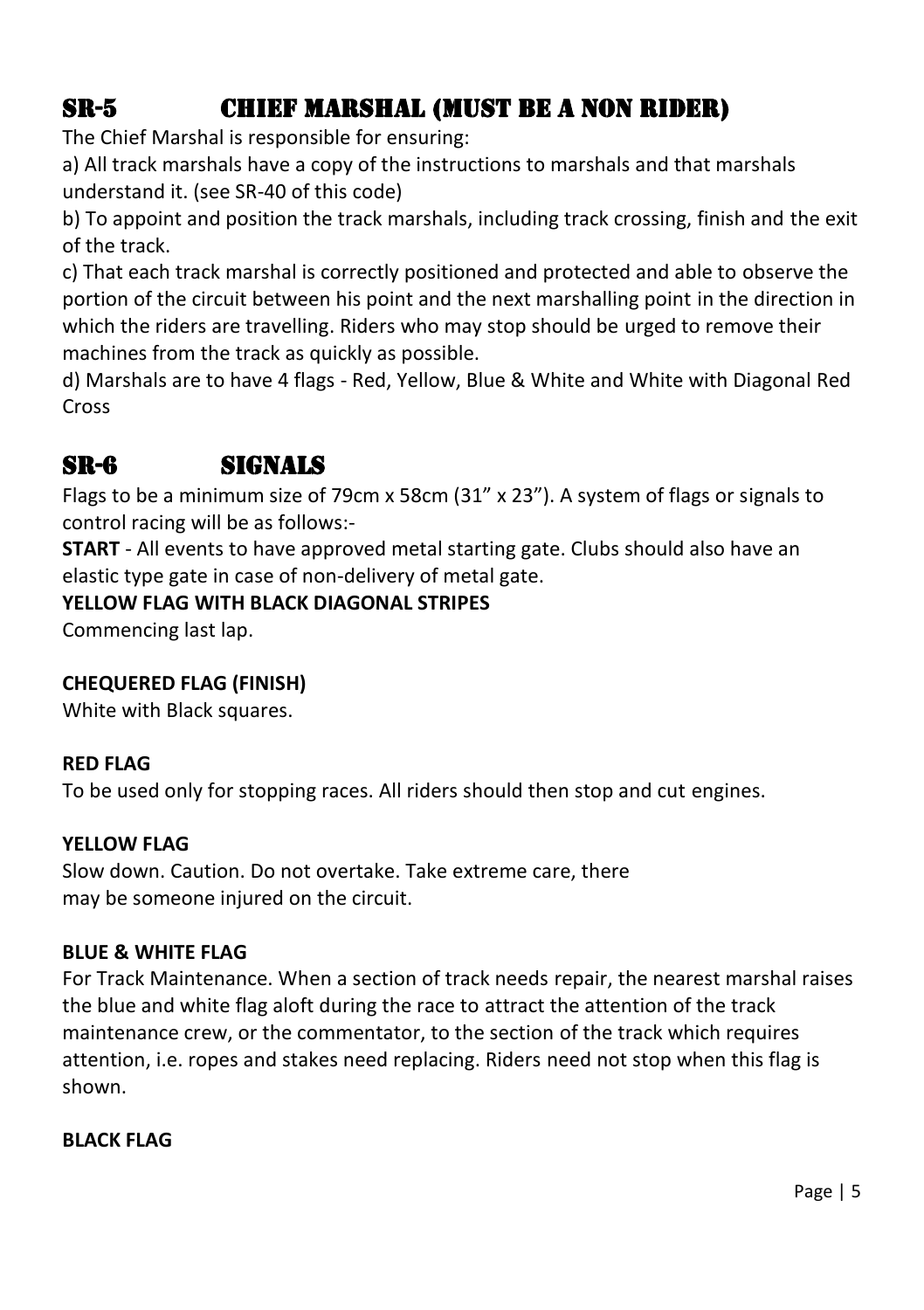A rider signalled with a Black flag should stop at once. When a rider is black flagged a marker board showing his/her racing number will be shown at the same time.

#### **BLUE FLAG**

For directing riders off the course after the finish of a race and practice. Must be positioned at least 36.5 metres past the finish line.

**TRACK CLEAR** - At the end of a race, when a travelling marshal is not used, it is recommended that Yellow and Blue/White (track maintenance) flags are held overhead in a crossed position.

**WHITE WITH A DIAGONAL RED CROSS** - For attracting the First Aid to distant parts of the track.

A competitor failing to stop when flagged by a Marshal or Official renders himself liable to suspension from the remainder of the meeting. This is to include practice.



#### SR-7 Racing Stopped by a Red Flag

When racing has been stopped by a red flag after completion of several laps and it has been judged that 66% (2/3) or more of it's time was completed, the positions recorded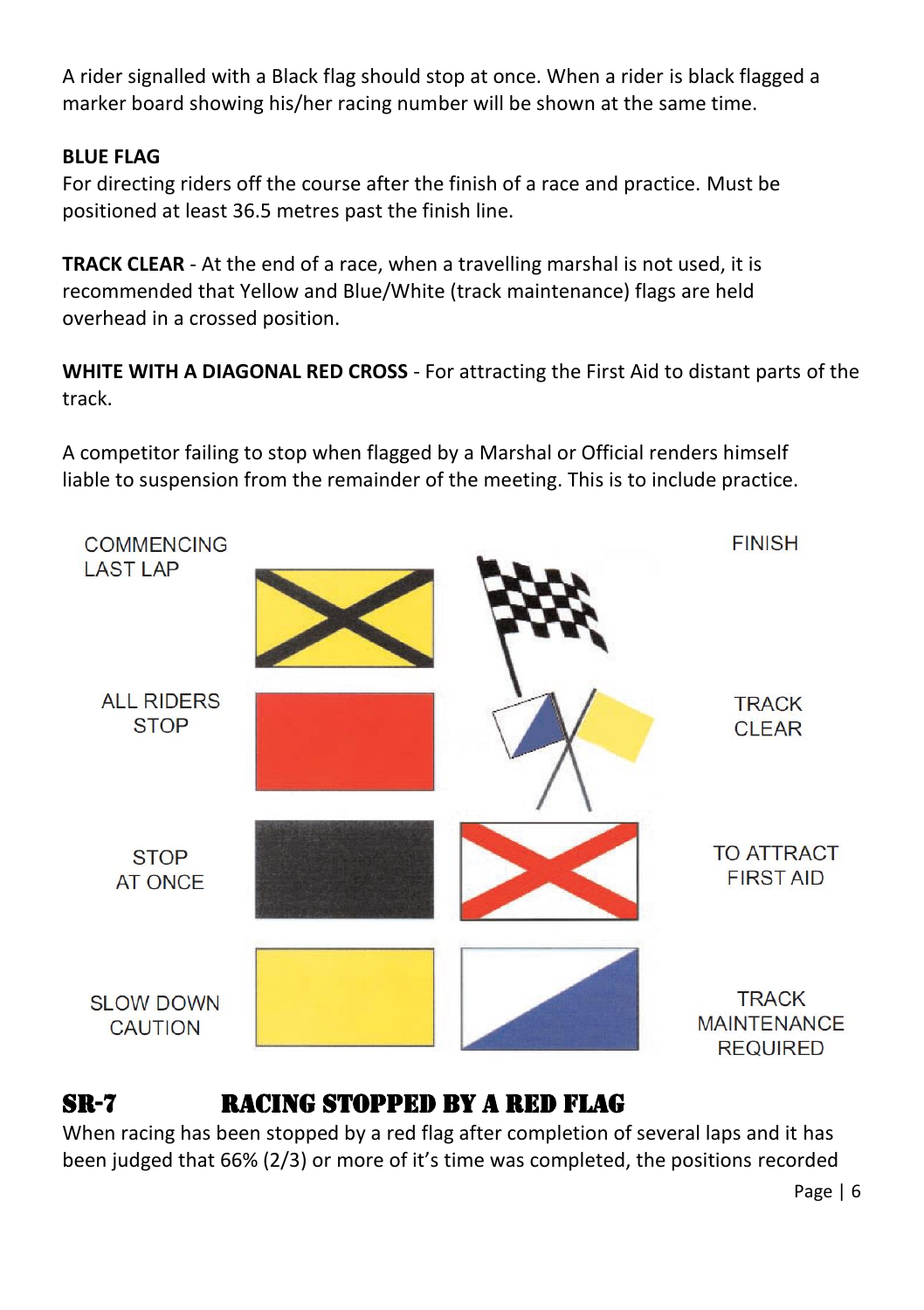by lap scorers at the last complete lap shall determine the final positions. (This includes AMCA Championship events.) Where 66% (2/3) of the race has NOT been completed, the race shall be re-run if convenient to the organising Club. If a race is stopped by an official/marshal with a red flag and the rider(s) is (are) clearly "proven responsible" he/she (they) should not take part in the re-run and shall not be included in the results of the race if a re-run is not required. Riders are allowed to change machines for the re-run. If a race is stopped after 66% (2/3) the stewards of the meeting will decide the results seeming to be justified to them. (In most cases this will be the order in which the riders last crossed the line).

Races stopped after the leader(s) has taken the chequered flag will be classified as having finished the race. The order of finishers who have not taken the chequered flag will be based on the order of last crossing the finish line, prior to the red flag, only competitors who are racing at the showing of the red flag will be classified as finishers

## SR-8 Course Marshal

To be responsible for the erection of the track during the event and to liaise with the Clerk of the Course.

Duties to include roping, staking and general precautions on the course, including the storage of equipment during the event i.e. rope coilers not left at the side of the track.

### SR-9 Age Limits for Officials and Assistants

All Officials shall be 18 years of age or over.

Marshals: All assistant Officials whose duties are to be carried out at the immediate track-side must be at least 16 years of age.

Parental agreement and responsible Persons: All assistant Officials who are under 18 years of age must have obtained parental agreement to carry out the duty and the signing-on signature must be countersigned by someone who is responsible for the Official at the event.

General: When using the services of minors (persons under 18 years of age) for any officials duties at any event special attention must be given to any risks which may be associated with the duty, and to the previous experience of the official.

## **TRACK DESIGN AND LAYOUT**

#### SR-10 Starts

a) The minimum width of the start to be 37 metres.

b) The minimum width at 70 metres to be 27.5 metres.

NOTE! Any variation to the minimum widths of either a) or b) above will be risk assessed and the number of riders allowed on the start line will be proportionately reduced to suit. Any variations MUST be noted on the Stewards Report Form.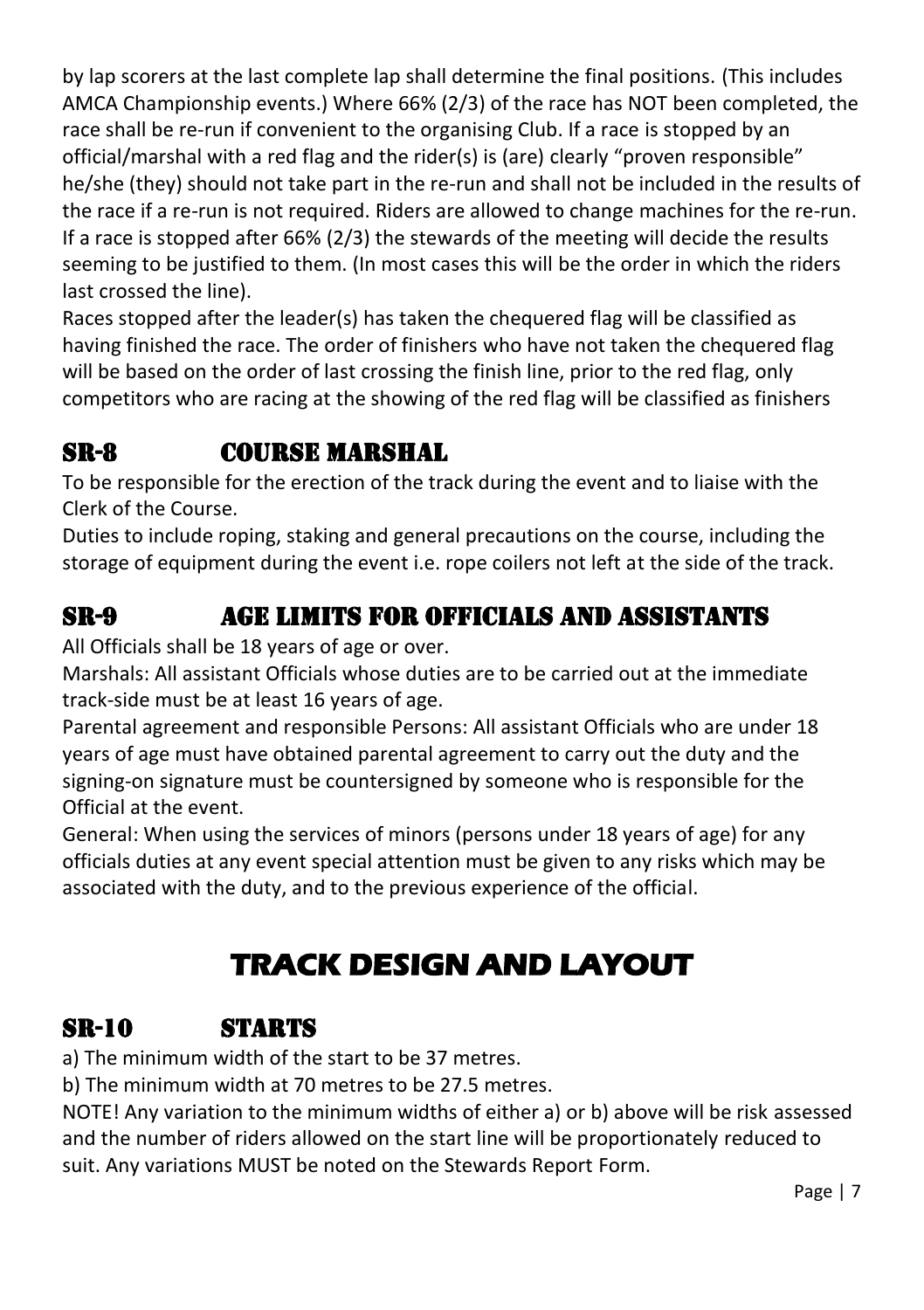c) A bar must be behind the start and must be of sufficient height to prevent riders making a run at the starting gate, it must be far enough back so riders cannot use it for grip. If Sidecars are present at an event, then the bar should allow for two rows of machines on the start

d) A hairpin bend is permissible for the first bend providing the correct track width is used around the bend.

e) The start straight will not have any jumps constructed within 180 metres along this area.

f) An uphill start is preferable

## SR-11 Number of Riders on the start line

a) Each solo rider should have a minimum width of 1 metre at the start gate.

b) Each Sidecar rider should have a minimum width of 2 metres at the start gate.

c) The minimum width of the start (37 metres) will allow for a maximum of 36 Solo

or 18 sidecars riders on the start gate (first row) with 18 on the second row.

## SR-12 Starting Procedure

a) For the first race riders will draw numbers at the paddock entrance and will park by the corresponding number in the parc ferme.

b) When the paddock marshal gives the signal, riders will have two minutes to start their machine.

c) The rider that has drawn number 1, will go to the starting gate first followed by number 2 and so on.

d) A "15 Second" board will be displayed for a full 15 seconds

e) A "5 Second" board will be displayed, the gate may be released at any time during the 5 seconds.

f) For the second race riders who finished in the top ten should park next to the corresponding number that they finished the first race in, the other riders must draw numbers. This is except in Championship meetings when riders use timed qualification. g) Riders or their attendants must not use any tools to alter the starting area. Transponders (When used) – Timed Practice.

The following method will determine the start positions when transponders are used. The riders are informed of the schedule of timed practice by different methods, e.g. in the programme and at the riders meeting on the morning of the event.

Riders will have 10 minutes free training, after 10 minutes a board will be held out at finish indicating that the timed training session has now started.

Only laps started within the timed qualification session count. A rider can complete a lap if the qualification session ends, as long as they have started that lap within the timed qualification session.

The rider with the fastest time will get first pick of the gate for the days races, the rider with the second fastest time will get second pick and so on.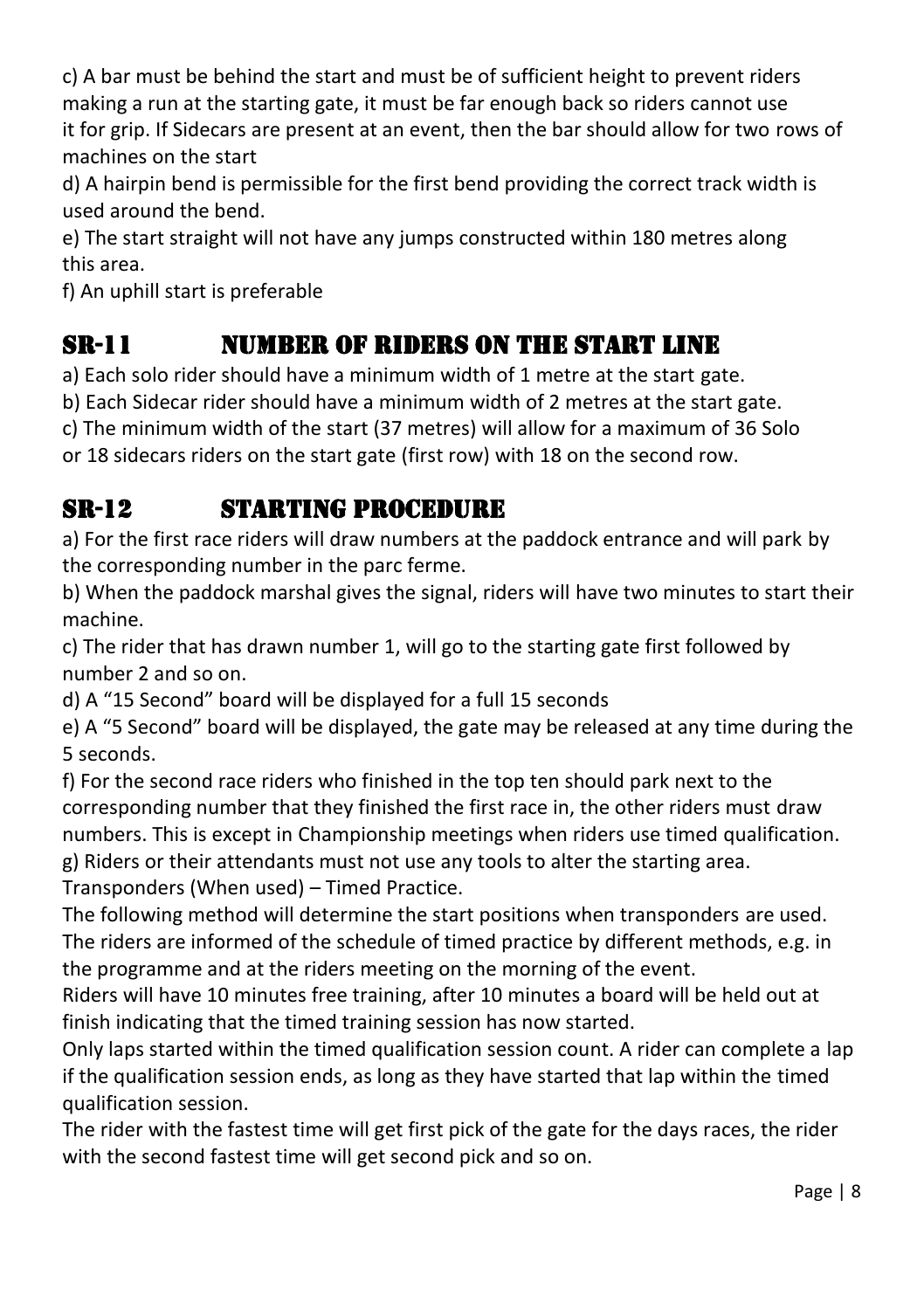#### GARDENING on the start line

(1) Riders are deemed to be under starter's orders when the first rider is called to the start line.

(2) No persons will be allowed in the start area once riders have come under starters orders, except riders, passengers and authorised officials.

(3) No persons will be permitted to alter the starting area on the trackside of the start gate.

(4) Only riders will be permitted to alter the starting area behind the start gate, they are not permitted to use any tools.

(Penalty) The penalty for breaching the above will result in the rider having the last gate pick in that race

## SR-13 Practice

Junior riders must not ride with other classes. Practice for each class shall be a minimum of 10 minutes or 3 laps. A Maximum of 54 (Solos), 25 (Sidecars) allowed on track at any one time. (See SR-13.1) Championship riders must have a minimum of 18 minutes.

#### **SR-13.1 SOLO RIDERS PRACTICE**

54 riders will be allowed by default, a MAXIMUM of 60 riders will be allowed to practice at any one time subject to risk assessment before the start of practice by Clerk of Course in conjunction with the Stewards of the meeting, this must be noted on the Stewards Report Form.

## SR-14 False Starts

In the case of a false start, riders should not return straight to the start line but go back to the parc ferme and occupy the number they were at before the false start, this also applies if the race is stopped early in the race for some reason.

### SR-15 Tyres

Tyres maybe used on the circuit for marking the inside of a turn. If tyres are used for the marking of a turn, only car tyres may be used and they must be placed in a horizontal position, at a maximum height of approximately 500mm. Note: For permanent circuits used by other organisations who use shorter stakes, should have a tyre or some other protection placed on top of the stake.

#### SR-16 Jumps

All jumps should be constructed in such a way that they can be ridden in the reverse direction to the planned direction of the track. No two jumps should be closer than 36.5 metres measured from the leading edge of one jump to the leading edge of the 2nd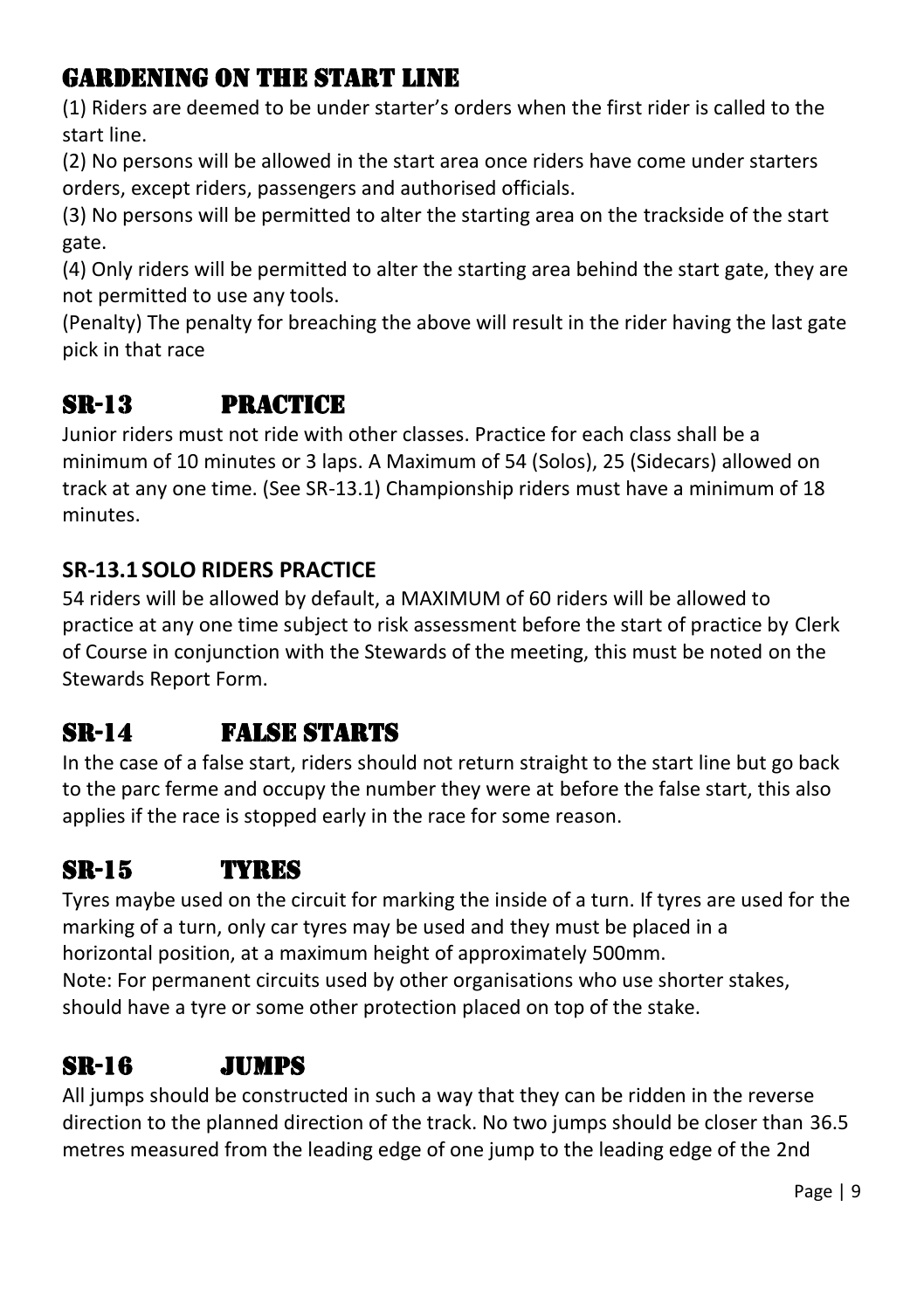jump. The width of the course on a jump should be at least 1 metre wider on landing than the take off point.

Any jumps on the course, except in the middle of the circuit, which do not have spectator access, must have at least one line of approved fencing either side. Any obstacle over 1m high will be considered a jump.

Any jump adjacent to spectators should have protection as outlined in SR-24 method A, B, C or D.

Note:- Obstacles which may encourage a novice or inexperienced rider to attempt to negotiate them in such a way which is beyond his capability should not be included.



#### **IUMPS**

#### **SR16.1 Rolling Waves**

A Rolling Wave section may be incorporated in a course, these are to have gentle inclines on both sides. The distance between the highest point of each wave should be approximately 8 to 10m. The height of each wave to be approximately 60cm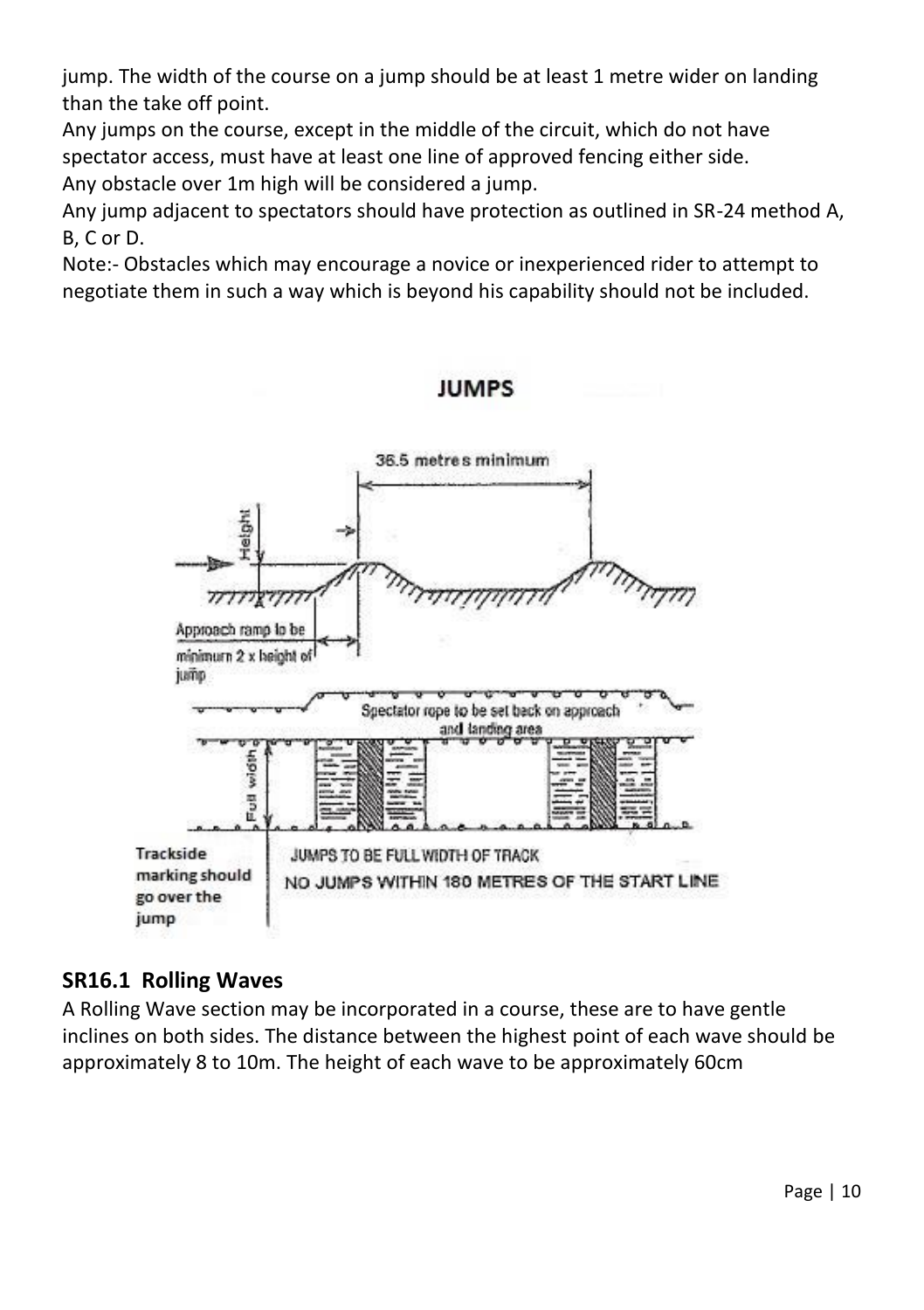#### **SR16.2 Whoops**

Whoops are allowed. These should be constructed after an obstacle, ie: a tight bend, hairpin or tight chicane to make the approach to the first whoops low speed. Definition of a Whoop: Whoops shall be defined as a number of consecutive semi circular depressions and crests formed with malleable soil, not more than approximately 1 metre deep and between approximately 3 and 6 metres between each crest of the whoop section. Whoops should be risk assessed before each event.



### SR-17 Finish

Careful consideration should be given to the position of the finishing line and the EXIT for riders after the finish.

There should be markers either side of the track to indicate the FINISH LINE. Careful positioning of the Race Control unit is necessary and should not be near a bend, which if a rider fails to negotiate could mean running into the unit.

## SR-18 TRACK WIDTH

A minimum width of approximately 8 metres (actual riding width) is recommended. The course width should not be less than 6 metres (actual riding width) for solos and sidecars.

A reduction to 5 metres (actual riding width) will be allowed for up to half the total distance providing the narrower parts are in the second half of the circuit.

## SR-19 Paddock Layout & Organisation

Vehicles must be parked at least 2 metres apart and every vehicle should be able to leave the meeting at any time and should not be "blocked in". The parking of vehicles must allow for fire or any other emergency vehicles to gain access to all parts of the paddock. All vehicles parking in the paddock must carry a fire extinguisher, which is in working order. Riding of machines in the paddock is strictly prohibited. Parking of Vehicles

Vehicles should not be parked within 9 metres of any spectator rope, within 7.5 metres of chestnut fencing and 4.5 metres of metal barriers. There should be a space of at least 2 metres around each vehicle and all vehicles should be able to leave the site at anytime especially in the case of an emergency.

Emergency vehicles should be able to gain access to any part of the paddock.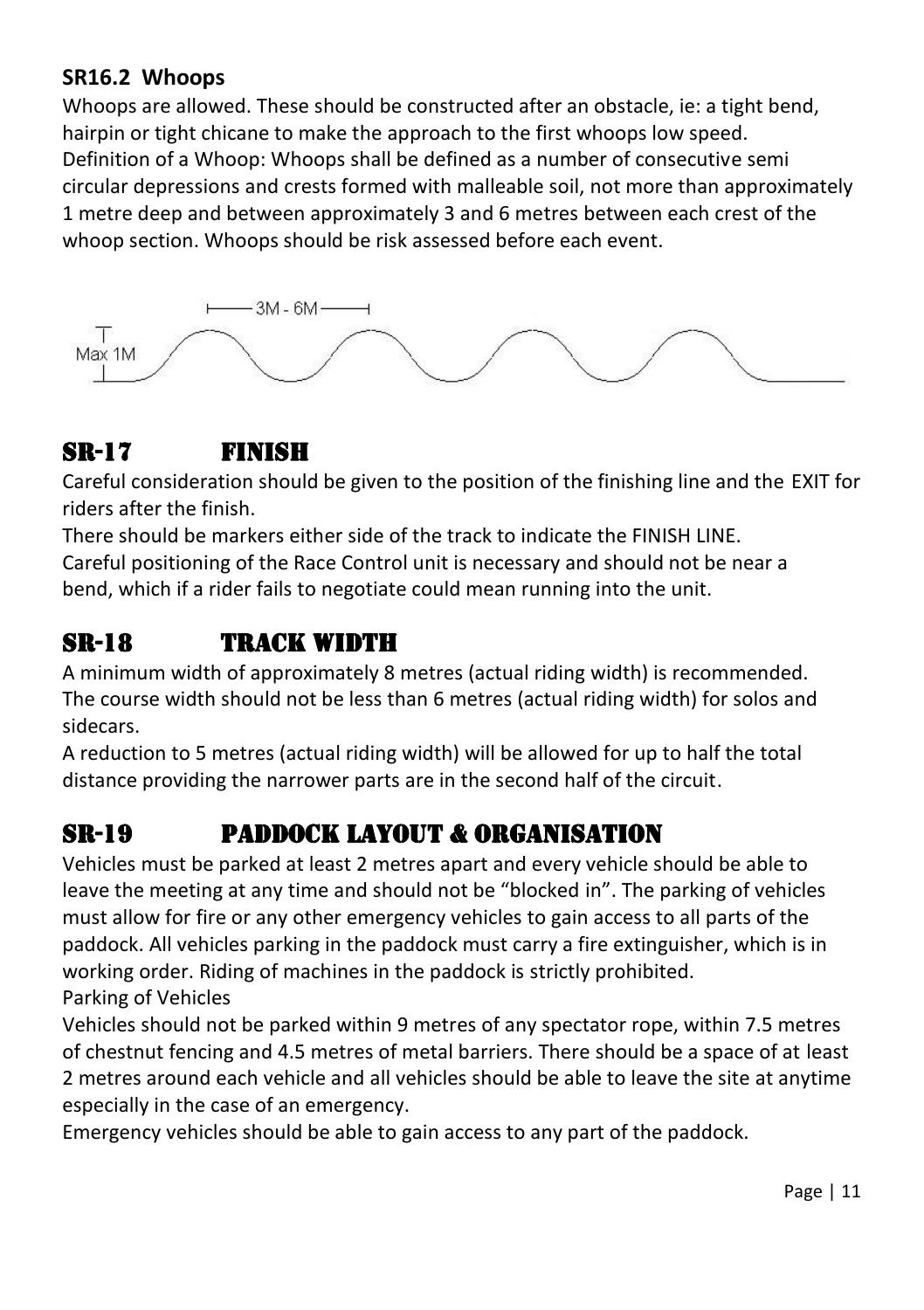#### **FIRE EXTINGUISHERS**

Each riders vehicle parked in the paddock area must be fitted with a fire extinguisher which must not be carried loose but should be retained in positive quick release brackets, secured to the vehicle.

The minimum size of fire extinguisher to be used is 2 kg or Dry Powder Type (2 kg) and should be fitted with a Pressure gauge indicating the latest date of testing, which should be within the last 12 months.

## SR-20 Marshal Posts - Siting and Equipment (MXC JUNE 17)

There must be a sufficient number of official marshal posts around the course in order to give information by flag signals to the competitors during a race. The posts must be distinctly indicated and the location chosen so that signs given are clearly visible to the competitors. The number of the flag marshal post must be indicated at each post. Posts must be well situated to ensure an overall view of the track by the marshals and be able to see the next post from their normal position.

Marshals should be able to see the next Marshal around the circuit, both in front and behind.

Marshalling to ensure that there are no blind spots, marshals should be placed at obstacles more likely to result in falling (e.g. jumps, table tops etc.) Protection of the marshal from oncoming machines must be of a substantial material, i.e. 2 pallets in the form of a 'V', supported by wooden stakes, fencing, straw bales or tyres held in place by wooden stakes.

## SR-21 Track Crossing Places

If spectators are allowed on the inside or other side of the track, then a marshalled track crossing for spectators must be provided. These should be in places easily found by spectators and marked with signs stating "TRACK CROSSING".

### SR-22 Signalling Areas

Must be provided and be behind barriers, chestnut fencing or Pallets and not situated inside bends. Where chestnut fencing is used the fence must be triple wired and supported at intervals of 2 metres with stakes 150cm high X 76 mm in diameter. A combination of chestnut fencing together with metal barriers (on the signaller's side) any rider receiving signals from prohibited areas around the track may be withdrawn or have his points deducted. At no time should anyone be on the track signalling to a ride

## SR-23 Work Area (timed qualification is used)

One mechanic per rider to be allowed entrance to the Working Area who must have identification (i.e. Wristband) Entrance: Must be of a maximum width of 3 metres and at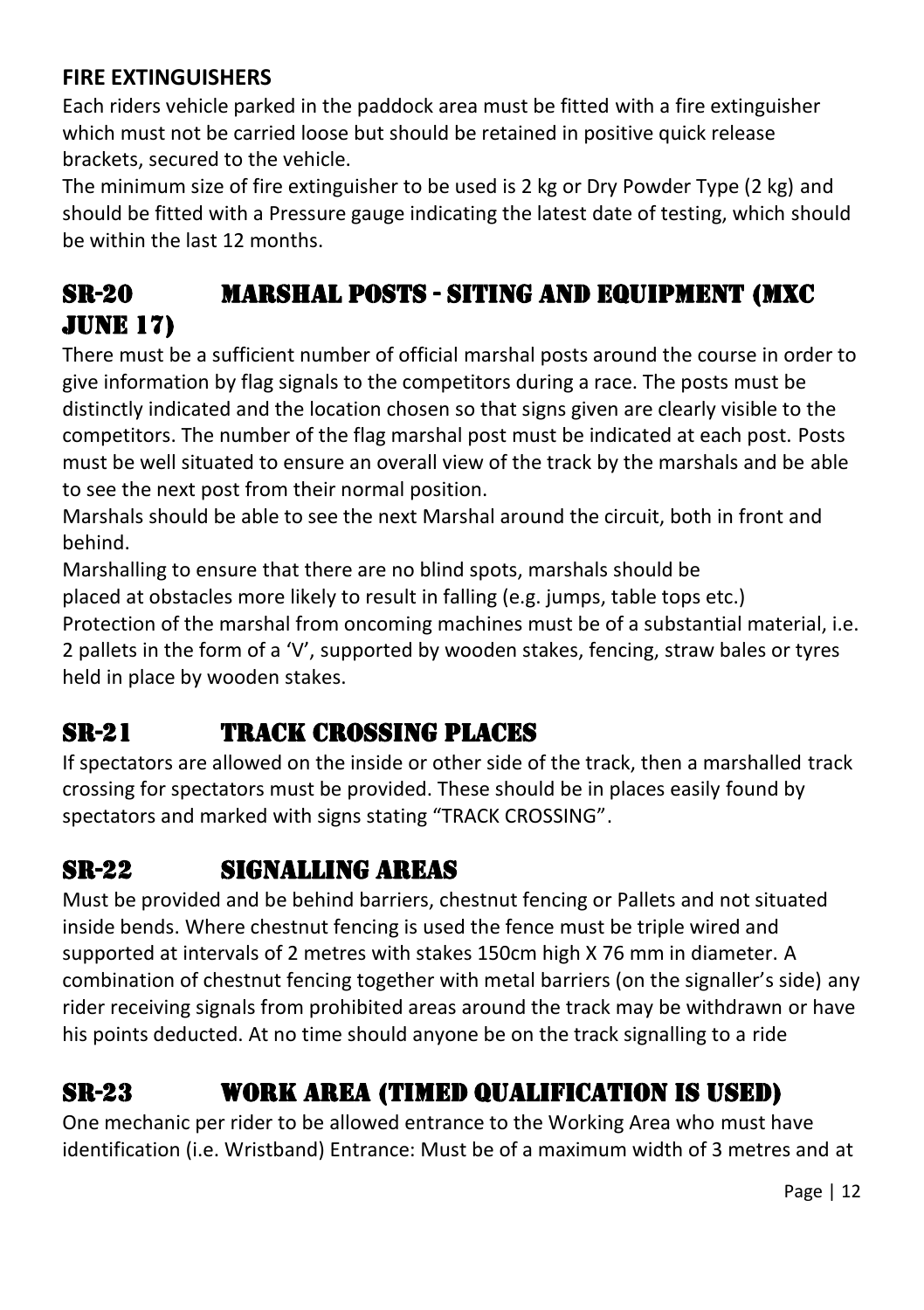a 90º angle to the track and is to be policed by a marshal. Protection of this area is to be as stated, as in rule SR-22. Exit: Must be separate to the entrance and marshalled. The entrance and exit must not obstruct the racing line. The work area entrance is to be closed off after practice, this may then be used as a signalling area, as in Rule SR-22

#### **SR-23.1 COMBINED SIGNAL/WORK AREA**

Event organizers can if they wish combine both areas (Signal and work area as specified in SR-22 and SR-23) to a combined area as outlined in the diagram below.



## SR-24 Fencing and Protection

All areas to which the public are to be permitted must be protected by one of the following methods or by a combination of these methods.

## **Straights**

#### **Method A**

A fence (1) shall be erected outside the limits of the actual course. The fence shall consist of wooden posts, firmly driven into the ground and not less than 90cm (above the ground) of a minimum diameter of 6.3cm (or the equivalent), split stakes, minimum of half of 100mm (4") may also be used, approx. 5 metres apart. A rope approx. 61cm to 76cm high will be fixed between these stakes.

There will be erected, a "spectator" fence (2) consisting of wooden posts driven firmly into the ground and not less than 1.2 metres (above the ground) approx. 4.5 metres apart between which shall be fixed a rope at a height of not less than 91cm and not more than 121cm from the ground.

Between fences (1) and (2) will be a continuous strip of land of an approximate width of 6 metres, which shall be prohibited to the public. Prohibited Area notices shall be displayed at intervals, facing the public. These notices shall be rigidly mounted on hardboard or similar material.

Chain-link or pig netting wire fencing not lighter than 12 gauge may be used for the "spectator" fence (2) provided the 6 metres 'Prohibited Area' is maintained. The fencing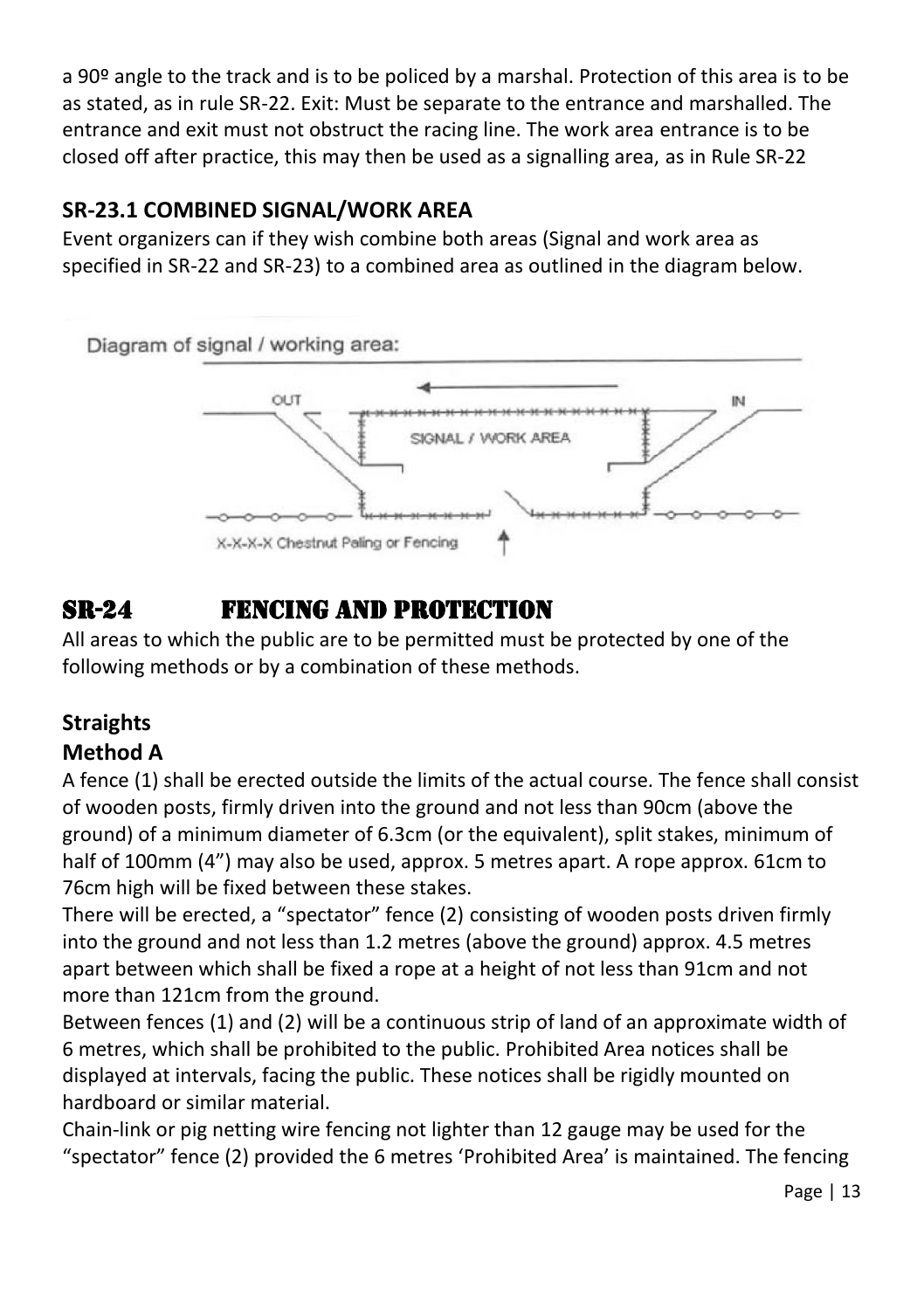must be of a height of not less than 121cm and mounted on posts of a minimum diameter of 6.3cm (or the equivalent) firmly driven into the ground. The supporting posts must not be more than 3 metres apart and the fencing securely fixed to the posts on the side away from the spectator area. A "straining" wire must be threaded through the top of the fencing and securely fixed to the supporting posts.

#### **Method B**

A fence of metal galvanised crowd type barriers linked together.

The actual edge of the track must be marked on the trackside and in front of the Fencing shown in Methods 'A' and 'B'. Can be marked with Plastic Pegs, which must be flexible or frangible (easy to break) (flexible plastic 'electric fence' posts allowed) and no sharp edges and should not be higher than 50cm above the ground and recommended that they should be connected by either rope or tape, which is clearly visible.

#### **Method C**

A fence of chestnut paling of a height of not less than 121cm and mounted on posts of minimum diameter of 6.3cm (or the equivalent) firmly driven into the ground, (not less than1.2 metres above the ground). The supporting posts must not be more than 3 metres apart and the pointed ends of the paling are to be at ground level and the fencing securely fixed to the posts on the side away from the spectator area. Chestnut paling should be of the type providing the fixing of the paling by three strands of wire and the space between palings should not exceed 10.2cm.

#### NOTE - Other Methods of Protection

A combination of the above methods may be adopted subject to the approval of an AMCA Steward. Where the natural terrain provides adequate protection to the public or some other form of substantial fencing is erected, the above requirements may be modified subject to the approval of the Steward. Areas of the course, which are prohibited to the public shall be clearly defined by the display of "Prohibited Area" notices rigidly mounted on hardboard or similar material. These must be in sufficient quantity to ensure their being clearly visible to spectators. It is recommended that such areas are further defined by a boundary tape affixed to the stakes supporting the notices.

#### **Method D (Events that include 65cc machines)**

All tracks used for 65cc machines must not have a rope catch fence within approximately 3 metres of the marked track.

Where a rope catch fence is used it must be set approximately 3 metres back from the marked track, the fence must have two ropes, the top rope must be set at approximately 600 to 750mm high from the ground, and the second rope must be set at 50% of the height of the top rope.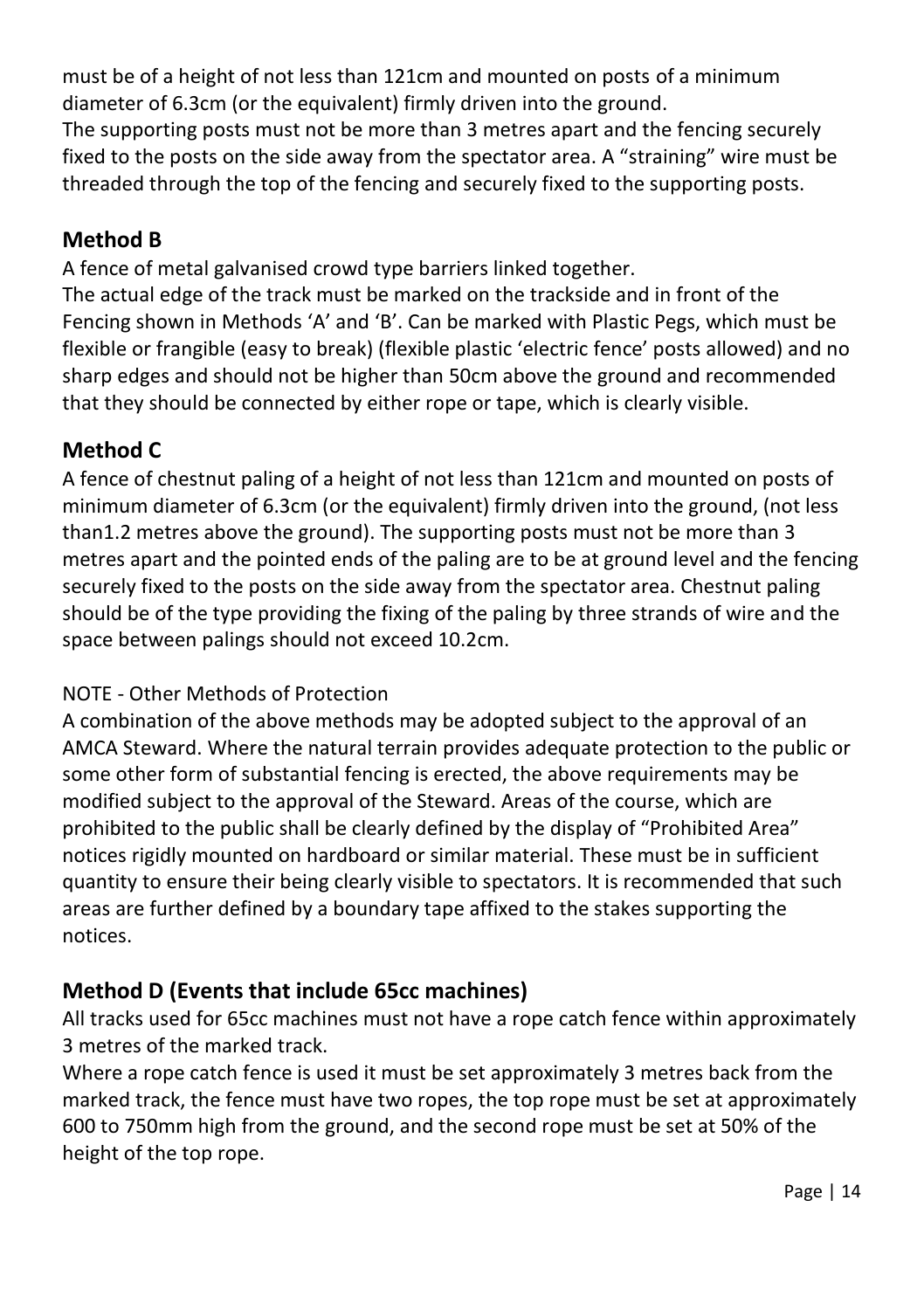Outside the catch fence there shall be a continuous strip of land of an approximate width of 6 metres which shall be prohibited to the public and where a spectator rope as per method A shall be erected.

Prohibited Area notices shall be displayed at intervals, facing the public. These notices shall be rigidly mounted on hardboard or similar material.



## **Roping and Stakes**

#### SR-25 Ropes

Ropes shall be either hemp or sisal, the minimum diameter shall not be less than 15mm. For nylon, polythene or polypropylene rope, the minimum diameter shall not be less than 10mm.

Boat Rope is not to be used as trackside rope.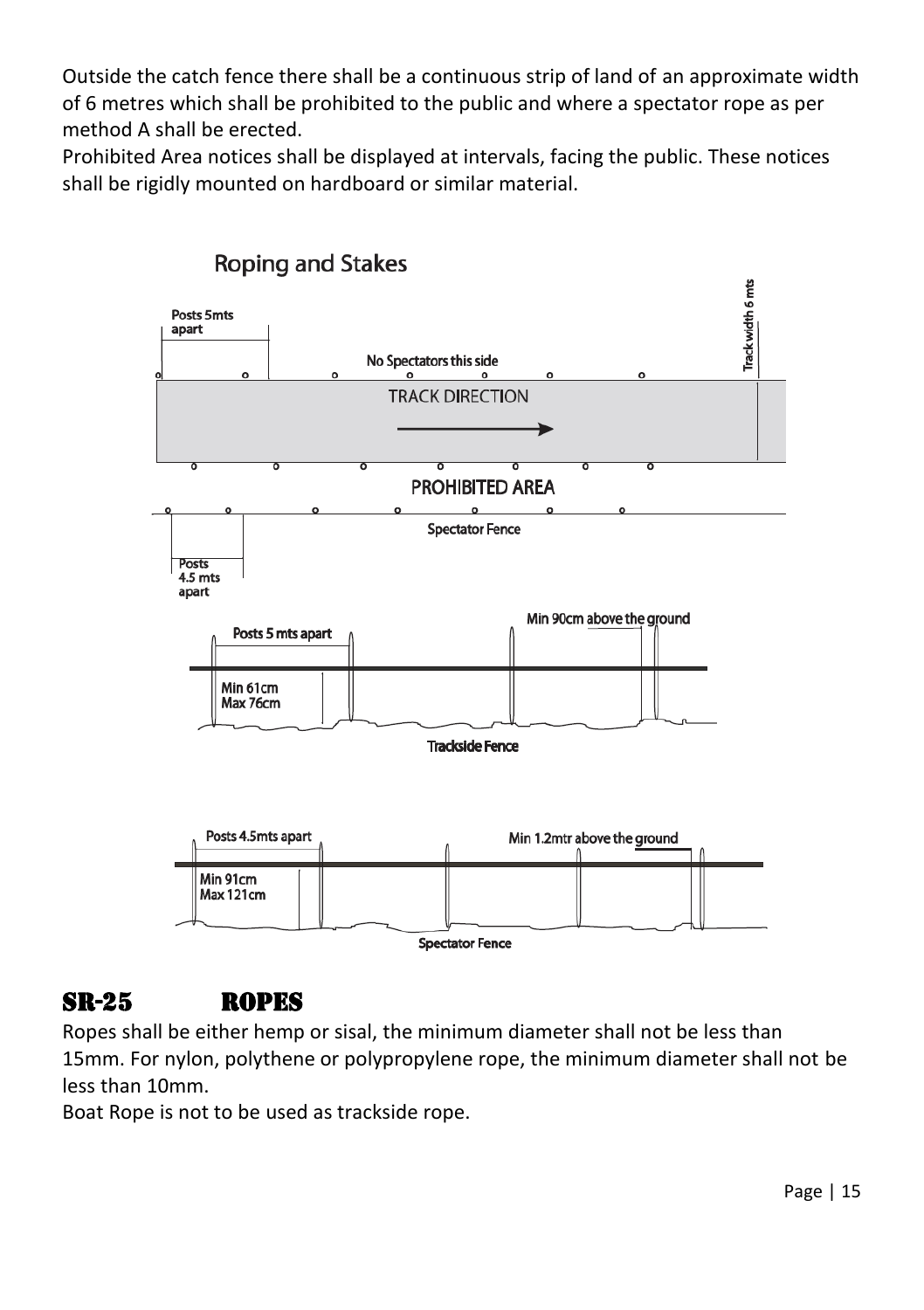

### SR-26 Corners

In spectator areas, the outside of the bend should be fenced (as described in Rule SR-24). If impractical, then treble roping on 3 lines of stakes with 6.1 metres (solos) between each row and 7.1 metres at sidecar events. Areas that cannot meet this requirement must be made a prohibitive area and cordoned off and clearly marked. Allow for run off areas and increase the minimum widths especially round the first and second bends.

## SR-27 Total Exclusion Zones/Prohibited Areas

All areas to which the public are not permitted should be fenced off, roped off or marked with Plastic Pegs and clearly visible tape and are clearly defined with signs stating they are 'PROHIBITED AREAS'.

### SR-28 Opposing Tracks

Where there is opposing traffic i.e. on a loop or where tracks run along side each other, the track should be approximately 10 metres apart.

a) The risk must be assessed before allowing an unprotected area of track to exist. (d)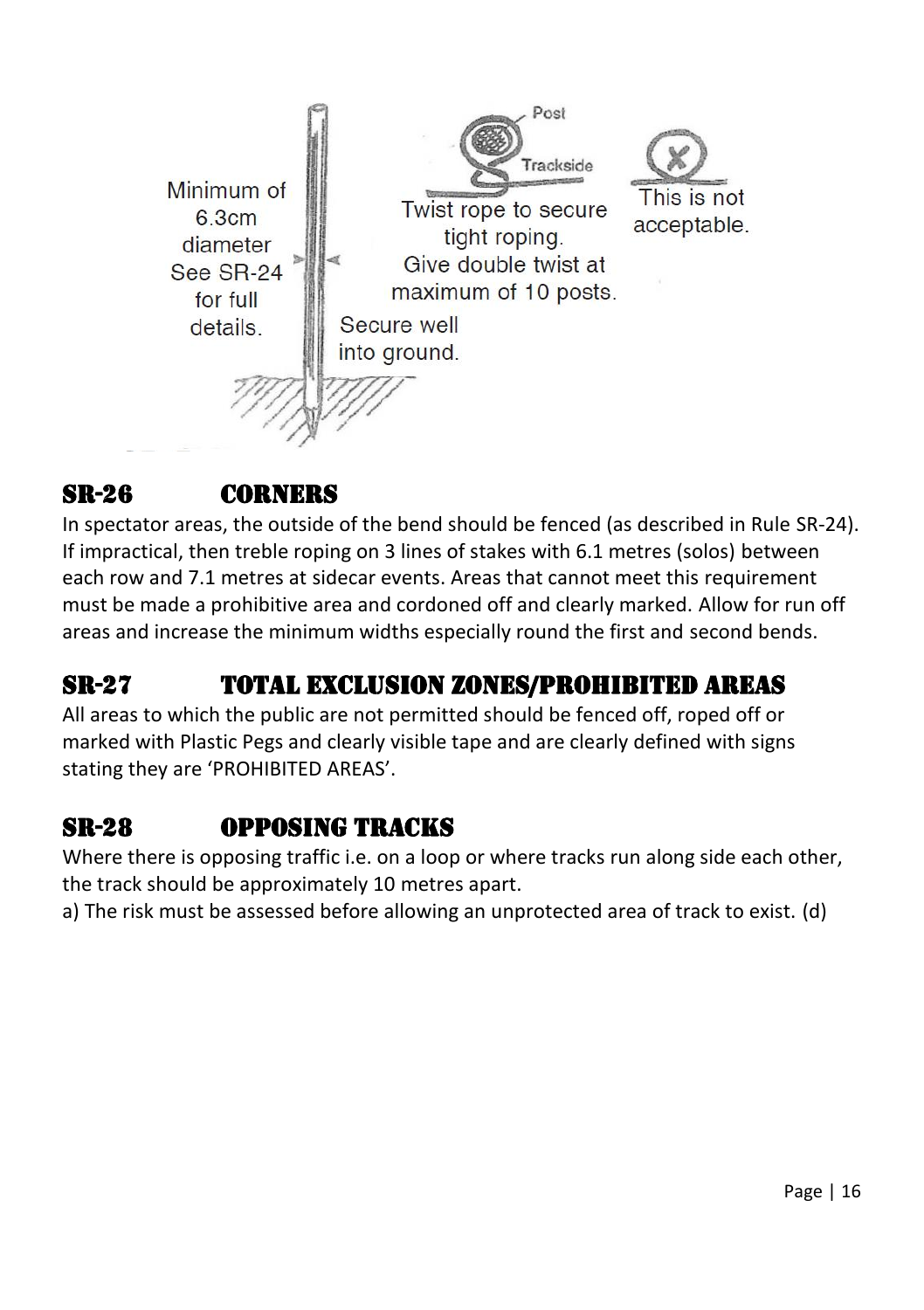

b) Alternative method for opposing traffic - tracks at 6 metres.



c) When using chestnut paling to protect opposing tracks the fencing posts must be positioned each side of the paling at a distance of 3.0m centres. A neutral zone of approximately 1.0 metre each side of the paling fence will have to be incorporated. By using paling fencing the distance between opposing tracks can be reduced to approximately 2 metres.

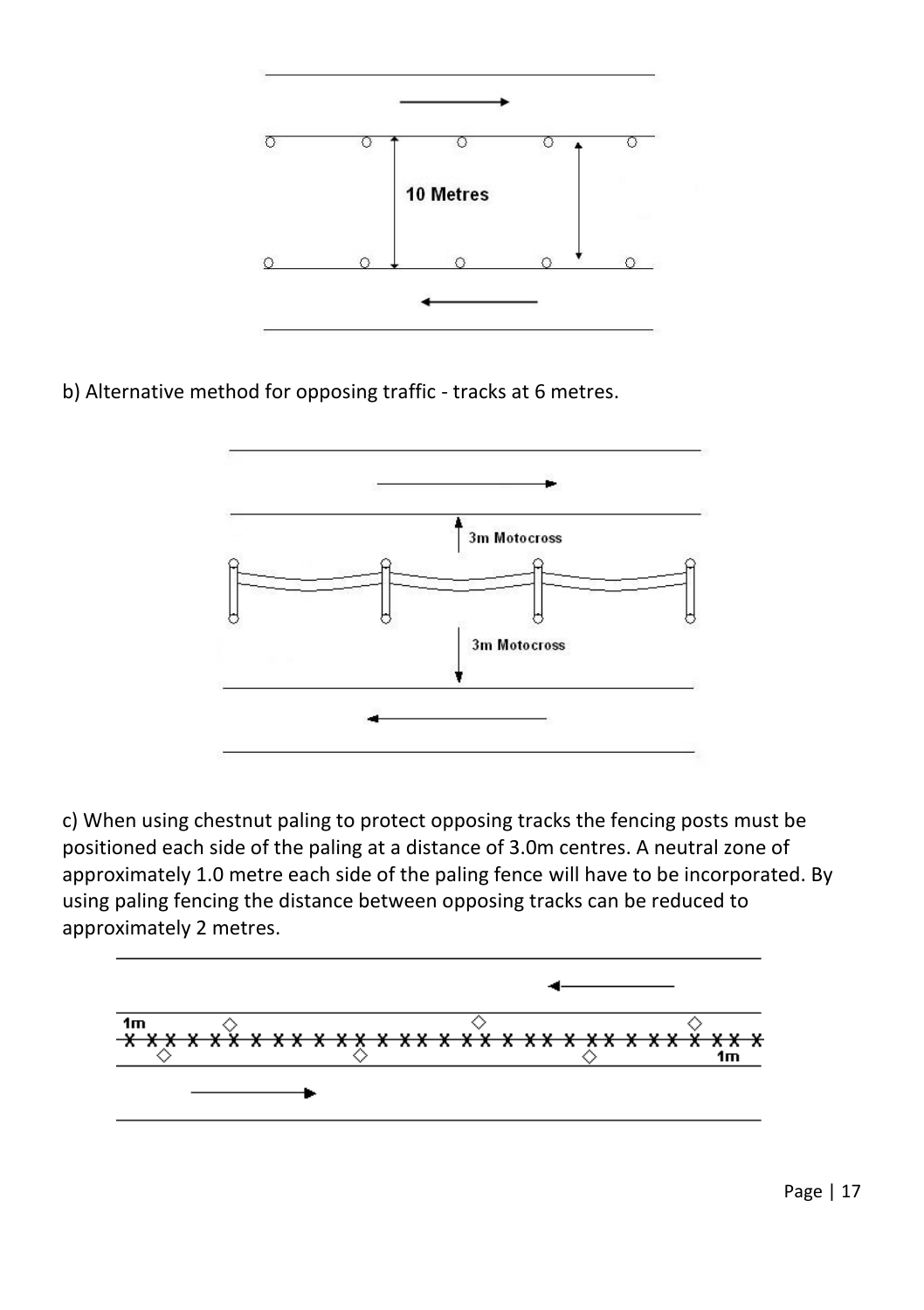d) In certain areas it may be necessary to include a section of Paling fence even when there is a gap of 10m e.g when the outside of a bend is facing another section of track. Example, if the diagram below was a bermed corner, then the chestnut would need to be constructed on top of the bermed corner.



Crowd control barriers may also be used for distances 6 –10 metres whereby the crowd control barrier is securely placed mid distance.

## SR-29 Warning Notices

These should be displayed at or near the entrances to the circuit and on the approaches from the car park to the trackside. Prohibited area signs are required in all non-spectator areas.

#### SR-30 Overhead Banners

Overhead banners across the track are NOT allowed.

#### SR-31 Vertical Space

The free vertical space between the track and any obstacle above the ground level should be 3 metres minimum.

#### SR-32 Fire Extinguishers

Minimum of 3 Fire Extinguishers must be in position at each event, of an adequate size and type to cope with a fuel fire. One unit to be in, or near, the Race Control, another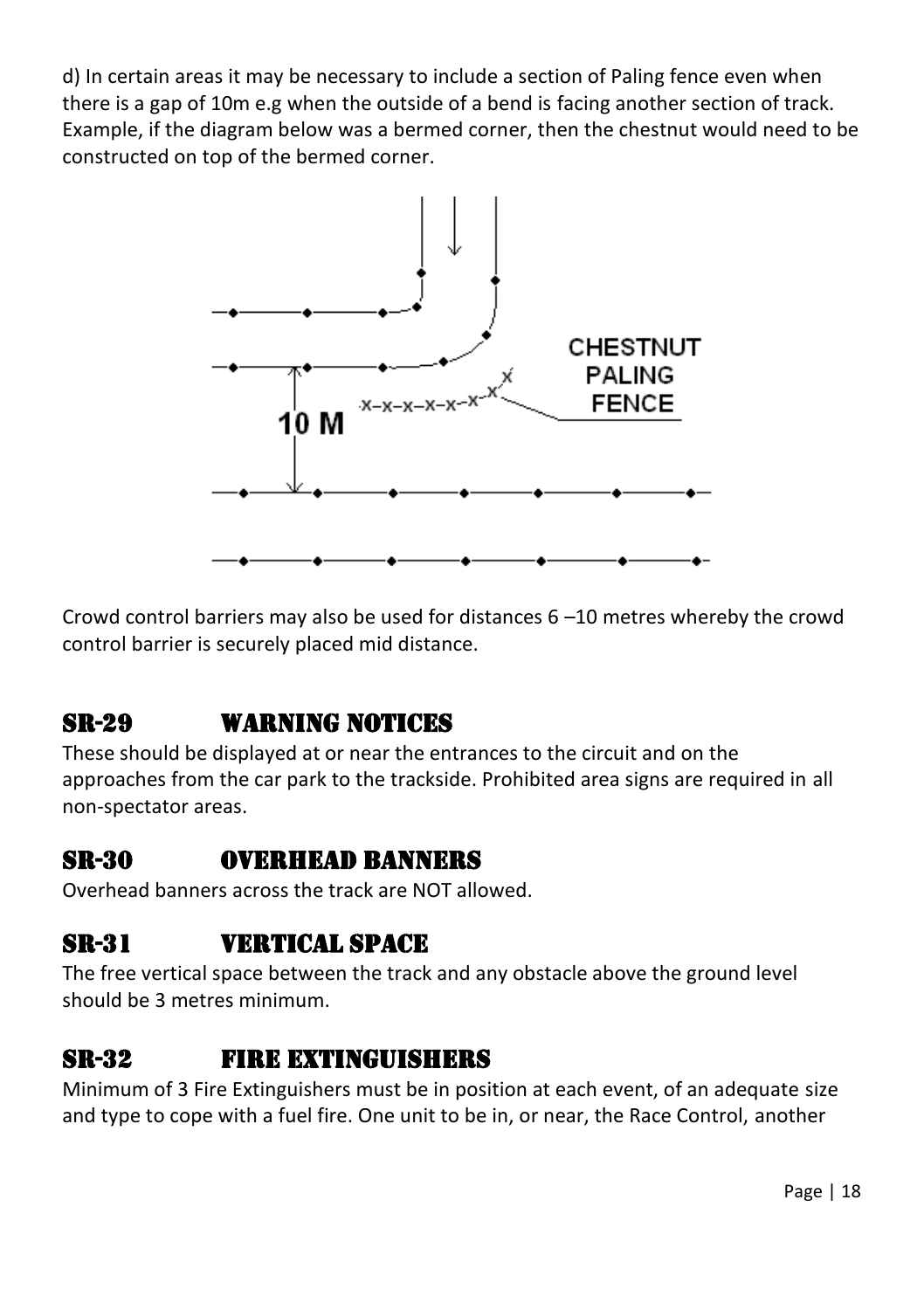near the start and signs should be erected stating `FIRE POINT` and should be displayed. Not less than 121cm from the ground.

The minimum size of fire extinguisher to be used is 6 kg Dry Powder and should be fitted with a pressure gauge indicating the latest date of testing.

## SR-33 QUADS

Quads - Clubs who wish to include these machines at their events must adhere to the following rules:-

a) AMCA Clubs should contact the AMCA Office if planning to include a class of Quads into their event, the track may be inspected to access suitability.

b) Spectator areas to have 3 lines of rope with at least 20 feet between each line of rope. Clubs unable to meet this requirement to make the areas Prohibited as shown in the Standing Regulations.

c) If there is chestnut fencing or metal barriers, then the 3 lines of rope are not required and Method B and C, SR-24 of the Standing Regulations & Sporting Code will be accepted in spectator areas.

d) It is recommended that spectators are not allowed in the centre of the track and kept outside in proper fenced areas.

e) Entry fees to be in line with AMCA fees including late entries and One Day Licences.

## SR-34 AMCA ACCREDITED Photographers at AMCA **EVENTS**

Clubs organising AMCA authorised events should not allow any photographers, including camcorders, to take photos whilst standing in Prohibited Areas and/or behind one single rope. AMCA Accredited Photographers are only allowed in designated areas (non-spectator areas) if the organising Club erects suitable protection similar to those used for Marshals positions, they must also sign on the Photographers signing on sheet.

## SR-35 Public Address

If cables have to cross circuits, the cable should, whenever possible, be underground and contained in protective piping.

## SR-36 Noise

Noise does not equal speed and power. Modern Motocross machines have sophisticated exhaust systems which are specifically designed to deliver maximum performance with the standard silencer fitted. Removing the silencer packing, or allowing it to deteriorate to the point where hardly any packing remains, may sound fierce to you but it's harmful to the engine and detracts from performance. Regardless of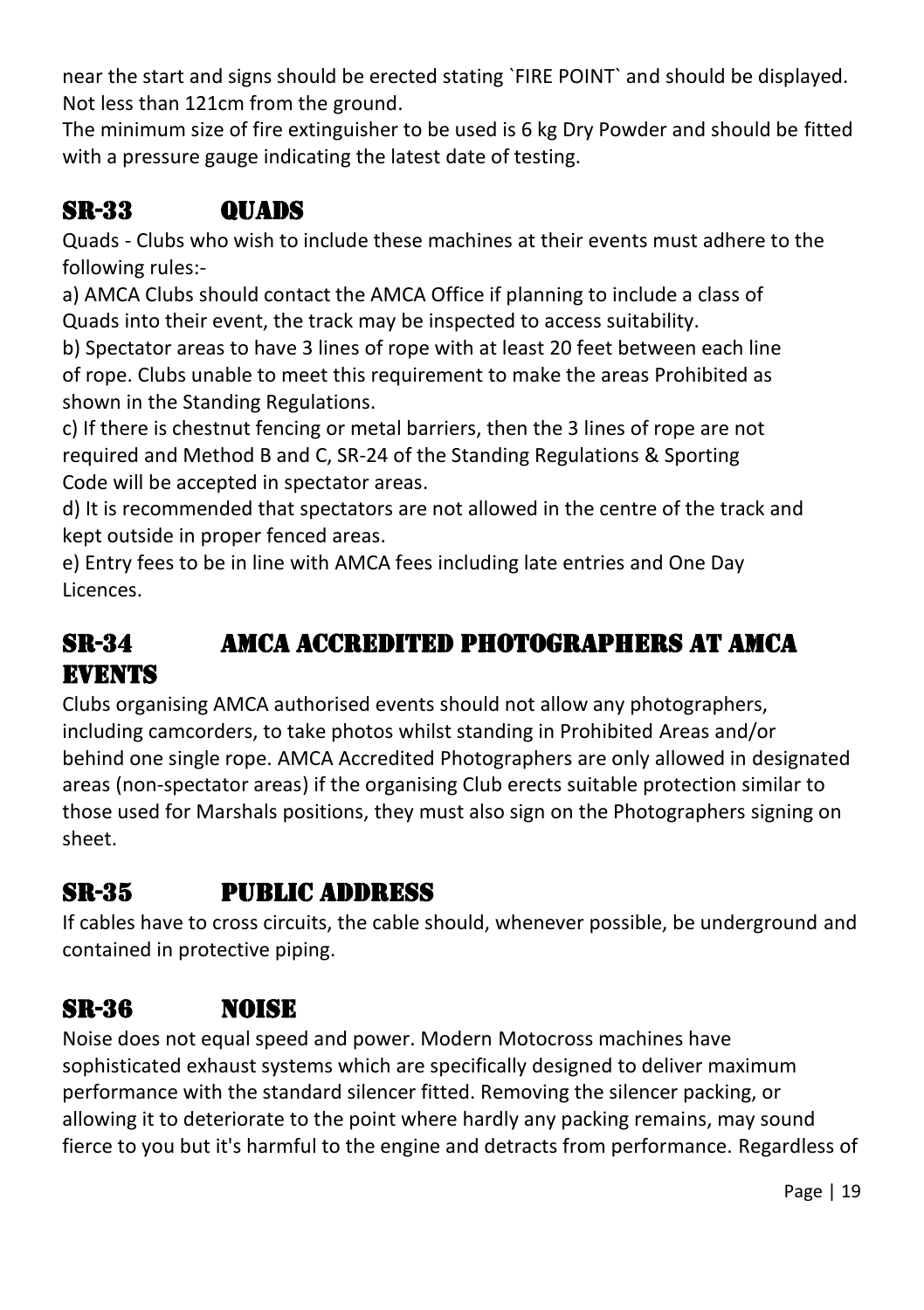type, the silencer should be inspected after every meeting and repackedas necessary. If you forgot to plug the silencer outlet before washing down the bike, there's an excellent chance that water has got inside, soaked the packing and,in so doing, has taken the edge off it's performance. In which case, it's advisable to replace it. If the central baffle tube, the pipe with the holes in it, has not been cleaned for a long time, the chances are that excess carbon has formed; it should be scraped off.

Keeping performance is essential for all competitors. Equally important is keeping courses for racing. Pressure on land today has never been greater and it is easier to lose land than to gain it. The biggest source of land loss is noise. Aggravation caused by noise gives opponents to motorcycle sport a perfect opportunity to campaign for closure of the noise source, the local Motocross track. PLEASE do not provide ammunition that can be fired back at us by riding an illegally noisy bike!

#### **SILENCERS**

Machines must be fitted with a silencer. A silencer is a separate device fitted to an exhaust system specifically designed to reduce the noise level emitted from the exhaust. An expansion box is not a silencer. Any rider whose exhaust falls off or becomes faulty during a race may continue that race at the discretion of the Clerk of the Course or be black flagged.

#### **NOISE LEVELS**

The maximum sound level limit will be:

96 decibels. Lower levels may be set by some local authorities.

Machines tested on the day of an event between 96 - 98 decibels will be allowed to compete, but will be excluded from future events until a noise test has been passed at 96 decibels. Machines tested over 98 decibels WILL NOT be allowed to compete.

## **NOISE METER GUIDELINES**

#### **Trackside Testing**

The following method should only be used as a guideline to "identify" which machines are "noisy", Individual testing should be carried out as this rulebook states (see below) (1) The test should take place when a machine is under power, e.g. exiting a corner onto a straight.

(2) The noise meter should be at a 90 degree angle to the racing line.

(3) The noise meter should be at a distance of 7.5m from the racing line.

(4) If a machine exceeds 102dB then this may indicate that the rider's machine may be over the noise limit. A static test should be carried out to see if this is the case.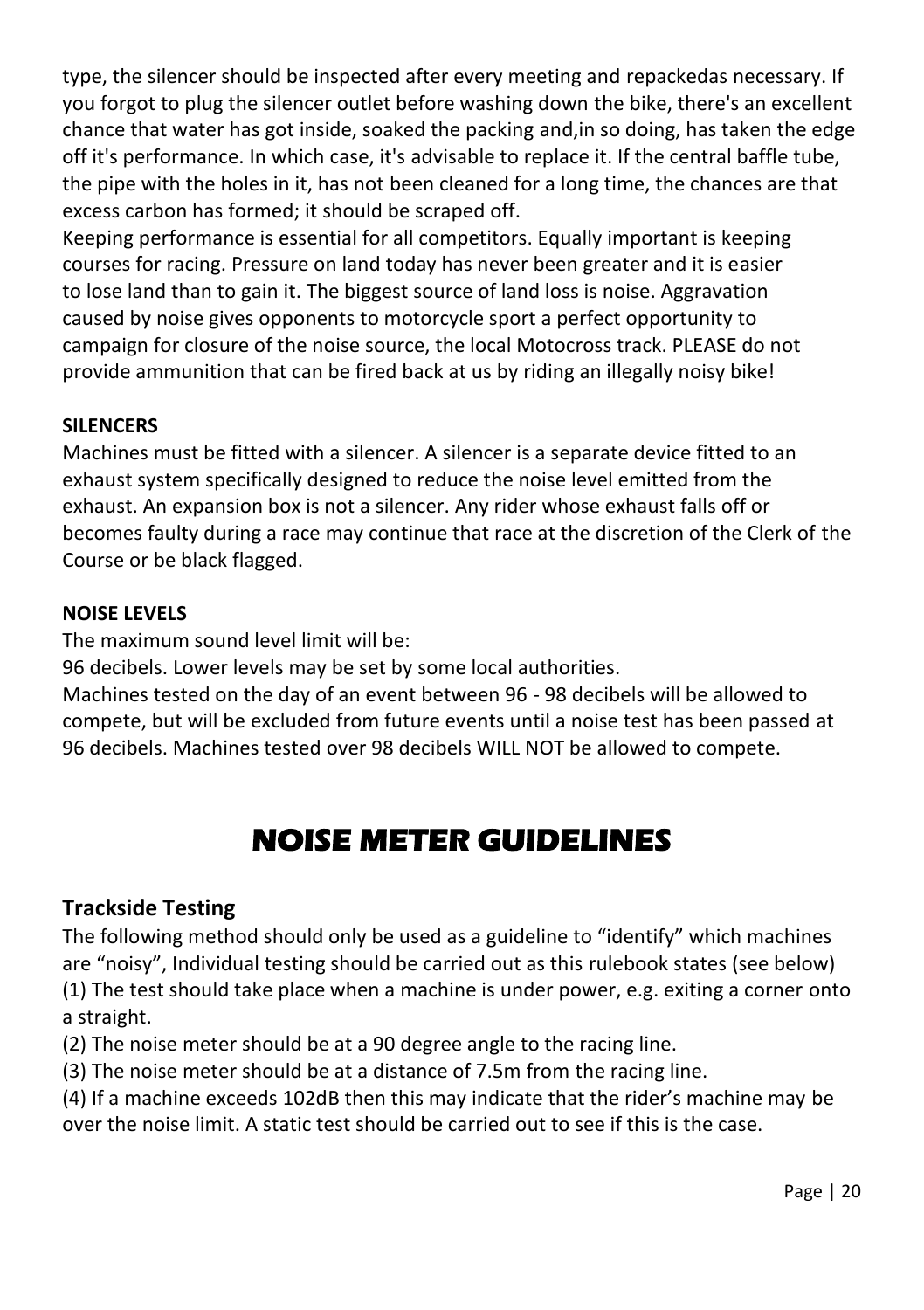#### **Sound Control – Static Test**

(1) With the microphone placed at 50 cm from the exhaust pipe at an angle of 45° measured from the centre-line of the exhaust end and at the height of exhaust pipe, but at least 20 cm above the ground. If this is not possible, the measurement can be taken at 45° upwards.

(2) The rider shall keep his engine running out of gear and shall increase the engine speed until it reaches the specified Revolutions Per Minute (RPM). Measurements must be taken when the specified RPM is reached.

(3) The piston speed for Motocross (13m/s) is an equivalent approximate figure, for reference only. For convenience, made possible by the similarity of engine stroke on current Motocross machines, within capacity classes, the test will be conducted at a fixed RPM :

| Up to 85cc              | 8,000 RPM |
|-------------------------|-----------|
| Over 85 cc up to 125cc  | 7,000 RPM |
| Over 125 up to 250cc    | 5,000 RPM |
| Over 250 cc up to 500cc | 4.500 RPM |
| Over 500 cc             | 4,000 RPM |

(4) The sound level for engines with more than one silencer will be measured on each end.

(5) Sound limits in force - Max. 96 dB/A measured at a fixed RPM (see 3).

(6) The surrounding sound should not exceed 90 dB/A within a 5 metres radius from the power source during tests.

(7) Apparatus for sound control must be to international standard IEC 651, Type 1 or Type 2. The sound level meter must be regularly calibrated for control and adjustment of the meter during periods of use.

(8) The "slow response" setting must always be used.

(9) ' A' weighted setting on sound level meter.

(10) Due to the influence of temperature on sound tests, all figures are correct at 20°C.

For tests taken at temperatures below 10° C there will be a + 1 dB/A tolerance. For tests below 0°C, a + 2 d/BA tolerance.

(11) Tests should not take place in rain or extreme damp conditions. Machines considered excessively noisy must be individually tested if conditions allow.

(12) In other than moderate wind, machines should face forward in the wind direction. (Mechanical sound will blow forward, away from microphone).

(13) Always round down meter reading, that is : 100.9 dB/A = 100 dB/A.

(14) Type 1 meter : deduct 1 dB/A Type 2 meter : deduct 2 dB/A

(15) Ambient temperature : Below 10° Celsius : deduct 1 dB/A

Below 00° Celsius : deduct 2 dB/A.

All tolerances are accumulative.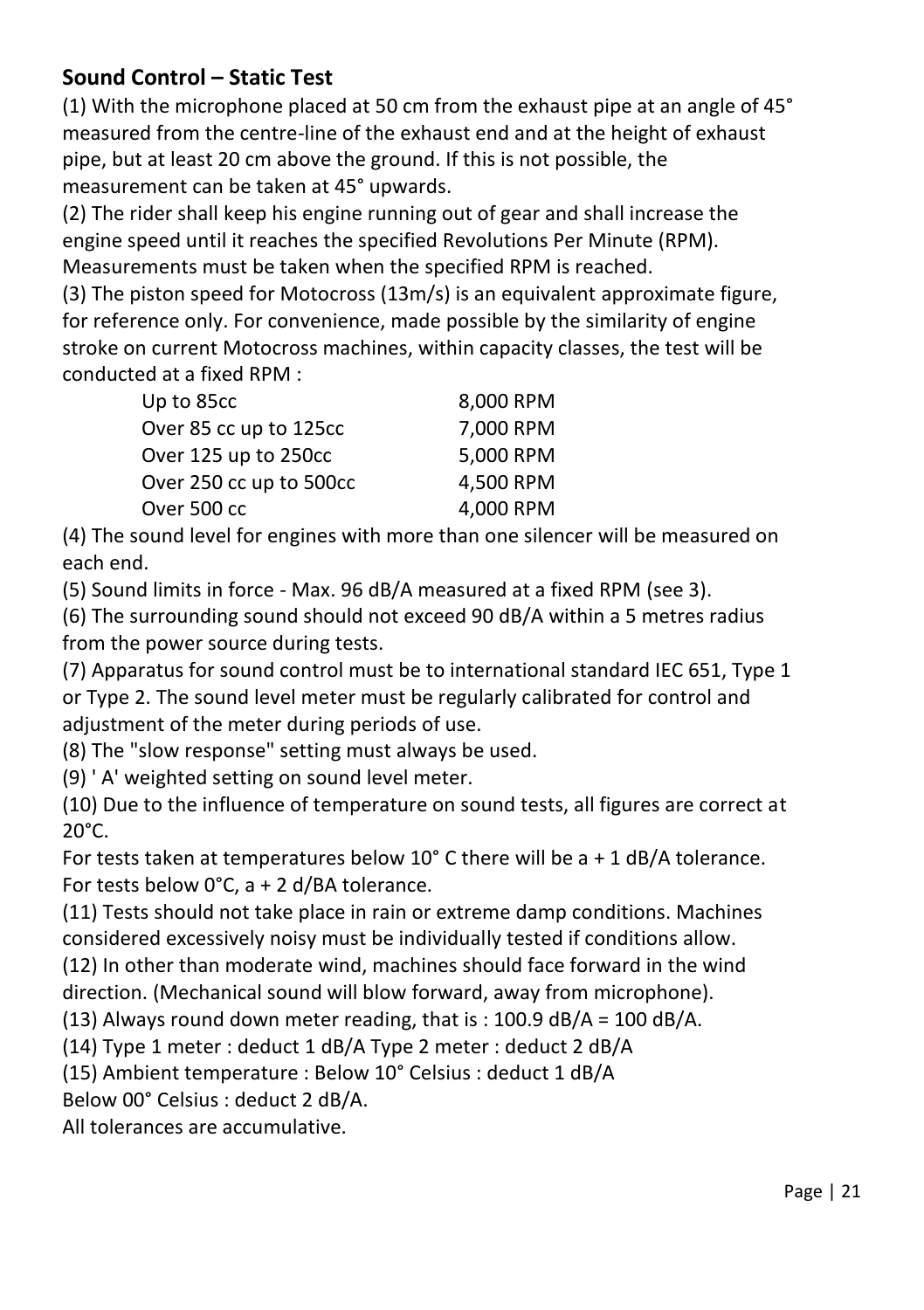## SR-37

#### **Warning Notices (A) (750mm x 450mm)**

This warning notice must be displayed at each entrance to the course. Declaration. The programme of the meeting, all tickets inlcuding car passes, spectator, riders and officials passes shall include the following wording. If the wording is printed on the reverse of a ticket or pass, the words 'For all conditions of admission see over' appear on the front of the ticket or badge. For programmes, 'see inside'. In areas where the public are not permitted a 'Prohibited Area' notice, must be displayed. Notices should also be displayed in the prohibited area between the 'double roping' and facing the public. For parts of the course, which are used by the public and are away from the circuit, such as near private property, the following sign may be used.

#### NOTICE **WARNING TO THE PUBLIC MOTOR SPORT CAN BE DANGEROUS**

Despite the organisers taking all reasonable precautions, unavoidable accidents can happen. Please comply with all instructions of marshals and notices and remain in permitted areas only.

THEY ARE CONCERNED WITH YOUR SAFETY

#### **Prohibited Area Notices (750mm x 400mm)**

# **NOTICE PROHIRITED AREA**

## The Public is not permitted in this area

**Warning Notice (B) (500mm x 400mm)**

# **WARNING THE PUBLIC MUST NOT GO REYOND THIS NOTICE**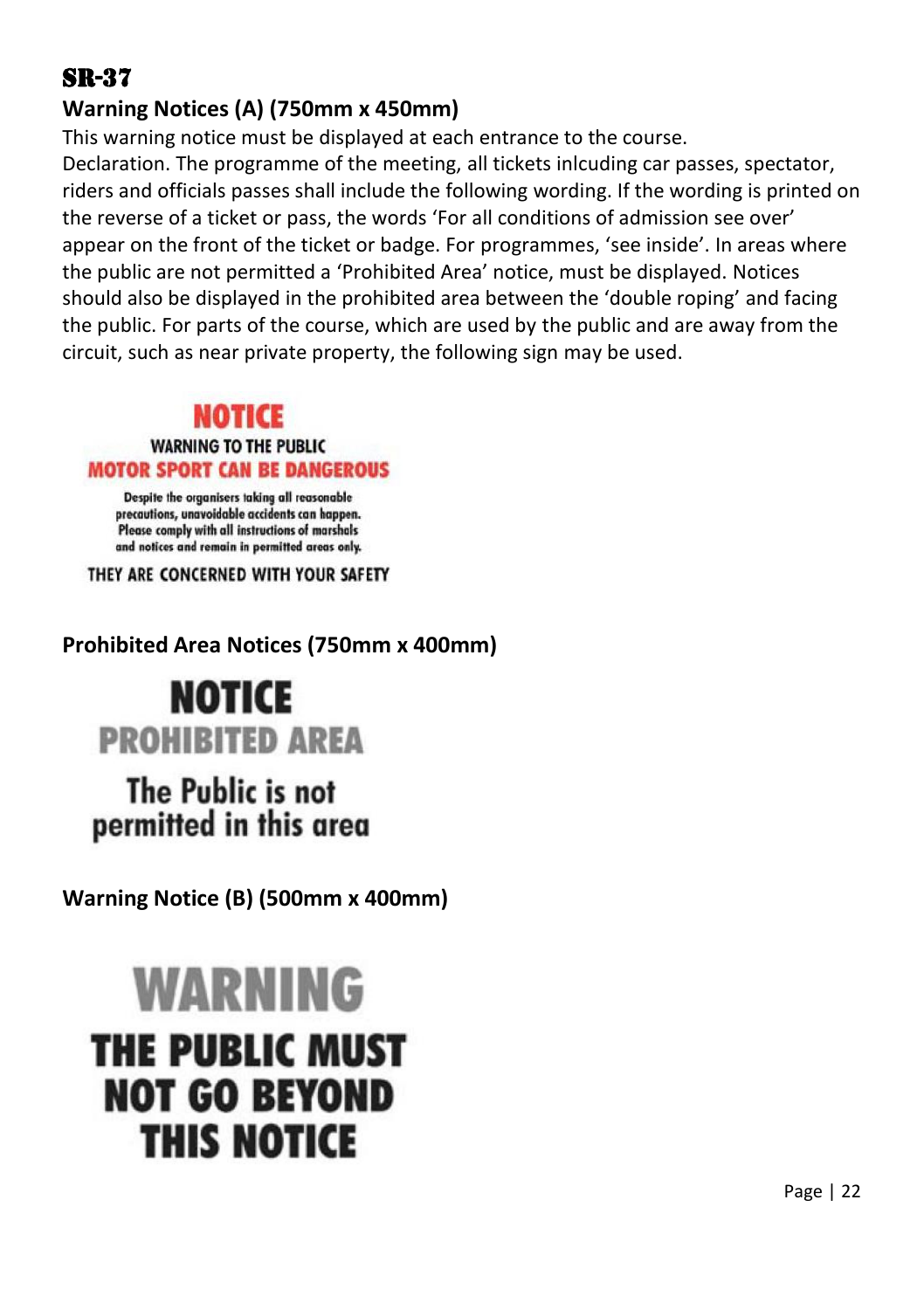#### **Warning Notice (C) (750mm x 450mm)**



## SR-38 **CLUB SPORTING CODE**

Following the agreement between the ACU, ACU Youth Division, AMCA, BSMA and YMSA in September 1981, Clubs belonging to those organisations must follow the adopted Sporting Code for Motocross Tracks detailed below. Written permission must be sought and obtained before using land, which has previously been used by another Club. The Club who was the first user of the venue may need to be contacted, as well as the previous user in the case of more than one Club having used the venue. When there is any doubt between Clubs over a certain piece of land, the Clubs concerned should contact the Chairman or Secretary of their own organisation in order that the correct contact can be made and the problem quickly resolved. Where a particular piece of land has not been used for some time, written permission should still be obtained. Although after a three year period it could probably be taken that the original user was no longer interested and possibly not obtainable.

#### SR-39 Practice Events

Conditions for running practice events are as follows:

Any practice sessions not run under the conditions listed below will not be covered by AMCA Insurance.

1. Fees Payable to the AMCA – Motocross Licence £5, One Day Licences - £15. Clubs may fix their own fees to include the AMCA's Insurance costs. Officials Insurance £50.00

2. Licences holders must produce there at signing on. Any rider who is allowed to sign on without a Motocross Licence will be charged the One Day Licence fee.

3. Signing on sheets must be sent to the AMCA Office within 7 days along with all relevant paperwork.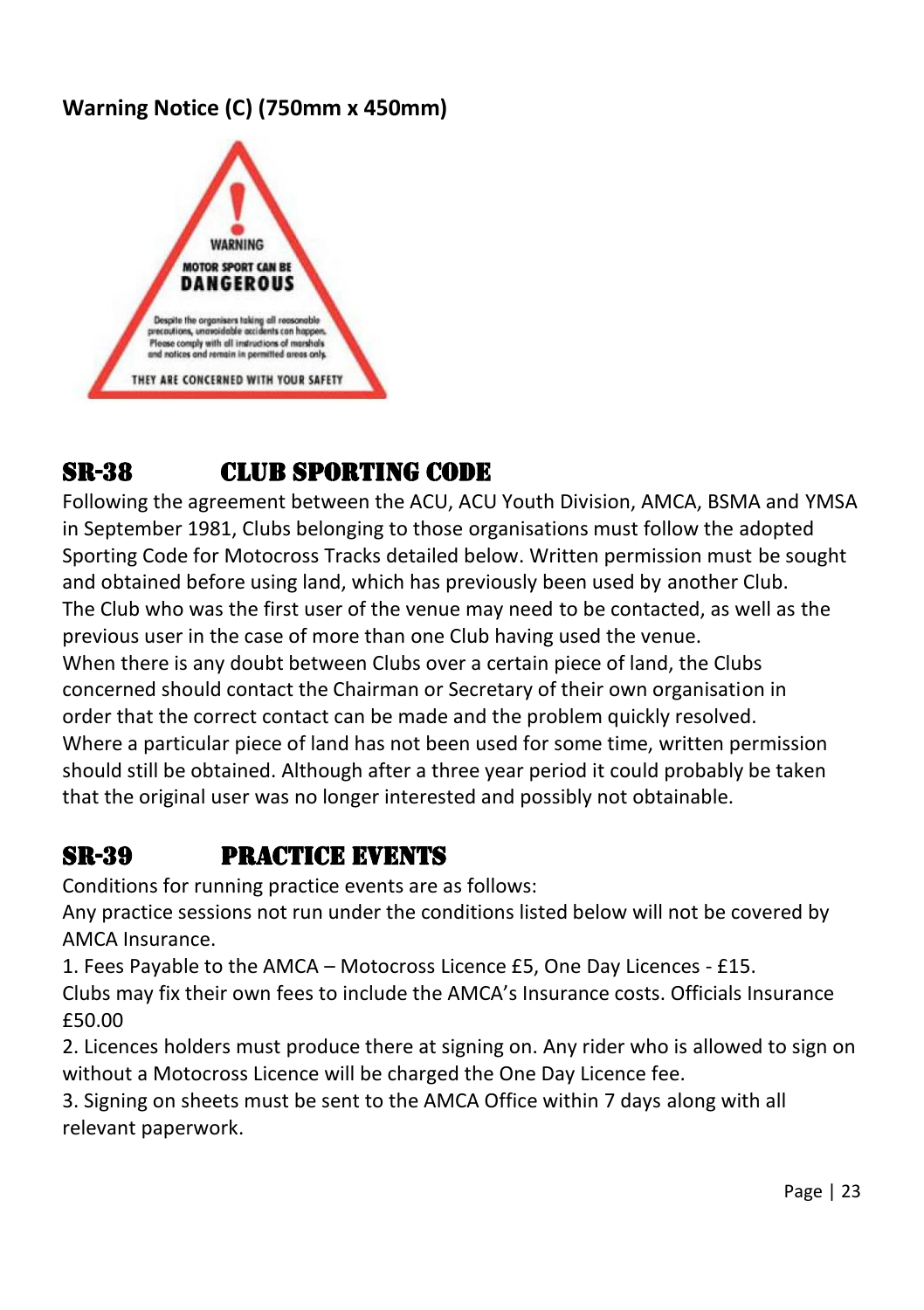4. The event must meet all AMCA Rules, the same rules apply as a race meeting. Riders will be split into classes, Inter Juniors (must be run as a separate

class), Juniors (must be run as a separate class), Seniors and Experts can be run as a combined class.

5. Notification of the Practice Event must be made to the AMCA Office at least 7 days before the event and approval returned to the Club in writing before the day (for Insurance purposes). AUTHORISATIONS WILL BE ISSUED AS CONFIRMATION OF THE PRACTICE.

6. No racing allowed.

7. No trophies awarded.

8. A first aid party must be in attendance.

9. Track to be marshalled according to AMCA rules.

10. Any club who does not comply with this will not be covered by Insurance nor will the Riders. The event may be classed as a non-AMCA authorised event which could lead to disciplinary action being taken against the Club running the event and the riders participating.

11. Stewards will be appointed by the group to check the rules are being adhered to. Failure to comply with items 1 - 11 above may invalidate the insurance cover.

## SR-39.1 RESTRICTED PRACTICE SESSIONS

Conditions for running restricted practice events are be as follows:

1. Only current AMCA Motocross licence holders may participate.

Fees payable to AMCA – £10

2. Licences must be produced at signing on. Any rider who is allowed to sign on without an AMCA licence will mean a penalty being imposed on the organising club.

3. Number of riders taking part in the event is restricted to 80, with no more than

20 on track at any one time. (New rule specifically for restricted practices).

4. Riders will be split into classes, Inter Juniors (must be run as a separate class), Juniors (must be run as a separate class), Seniors and Experts can be run as a combined class.

5. Signing on sheets must be sent to the AMCA office within 7 days.

6. The Event must meet all AMCA rules, the same rules apply as a race meeting except for the exceptions listed (Highlighted) in these bullet points.

7. Notification of the Practice Event must be made to the AMCA office at least 7 days before the event and approval returned to the club in writing before the day (for Insurance purposes). Authorisations will be issued as confirmation of the practice.

8. Strictly no racing allowed.

9. No trophies awarded.

10. A first aid party must be in attendance, this should be a minimum of one qualified first aider.

11. Marshalling to ensure that there are no blind spots, marshals should be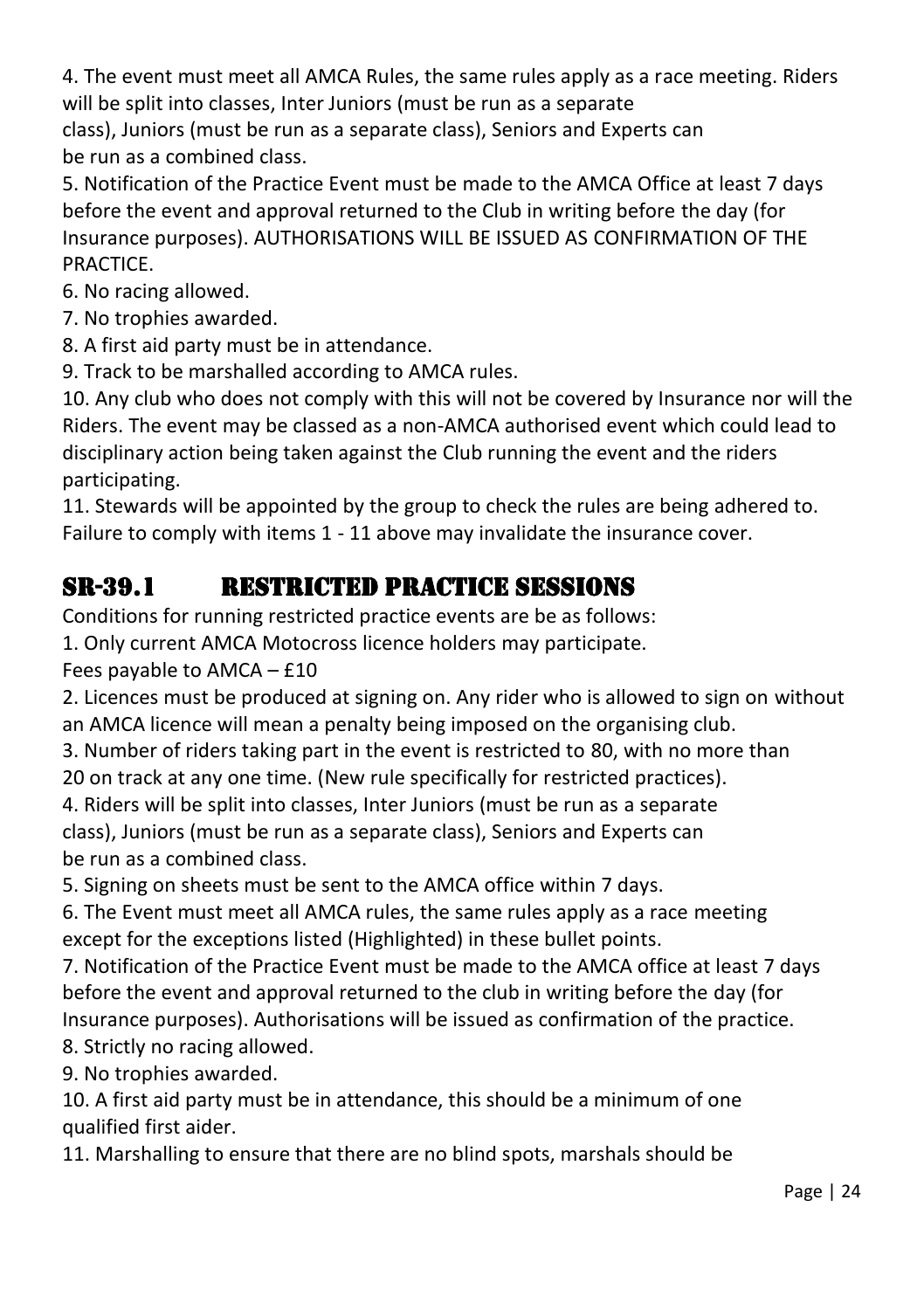placed at obstacles more likely to result in falling (e.g. jumps, table tops etc.) Marshal to control entry to track.

12. Any club who does not comply with this will not be covered by Insurance nor will the Riders. The event may be classed as a non-AMCA authorised event which could lead to disciplinary action being taken against the Club running the event and the riders participating.

13. One Qualified Steward should be in attendance to ensure the safe and smooth running of the event.

## SR-40 Standing Regulations for Track Marshals

Minimum age 16 years old, maximum age 85 years old.

1. Please make sure you sign the insurance form when you collect your flags.

2. Your allotted marshal point should be manned at all times and you should not leave it unless instructed to by the Chief Marshal. If you are handing over to another marshal, ask them if they have signed the insurance form.

3. Do not allow anyone to stand in the area between the spectator rope/fence or on the circuit, including riders.

4. Your responsibility is to observe the portion of the circuit between you and the next marshalling point in the direction in which the riders are travelling.

5. You will be given four flags, which are:

YFILOW FLAG

This should be held at all times ready for use (hold down at your side). If there is an obstruction, i.e. fallen or stationary rider, it should be waved to caution riders. When this is displayed riders should not overtake, any rider who disregards this should be reported to the Chief Marshal. RED FLAG

This should only be displayed if you are instructed to by the announcer, Clerk of Course or Chief Marshal or if the track is blocked and if for any reason the first aid/medical personnel need to attend to an injured rider. If you feel that a rider(s) has caused the Red Flag to be displayed (i.e. caused the accident), you should inform the Clerk of the Course or the Chief Marshal who the rider(s) are, especially if you think it may have been done deliberately to stop the race. WHITE FLAG WITH A RED CROSS ON IT

This flag warns the first aid that someone is in need of their attention. BLUE AND WHITE FLAG

For track maintenance. When a section of track needs repair, the nearest marshal raises the blue and white flag aloft during the race to attract the attention of the track maintenance crew or the commentator to the section of the track which requires attention, i.e. ropes and stakes need replacing. Riders need not stop when this flag is shown.

6. When using any of the above flags it is important that they are waved vigorously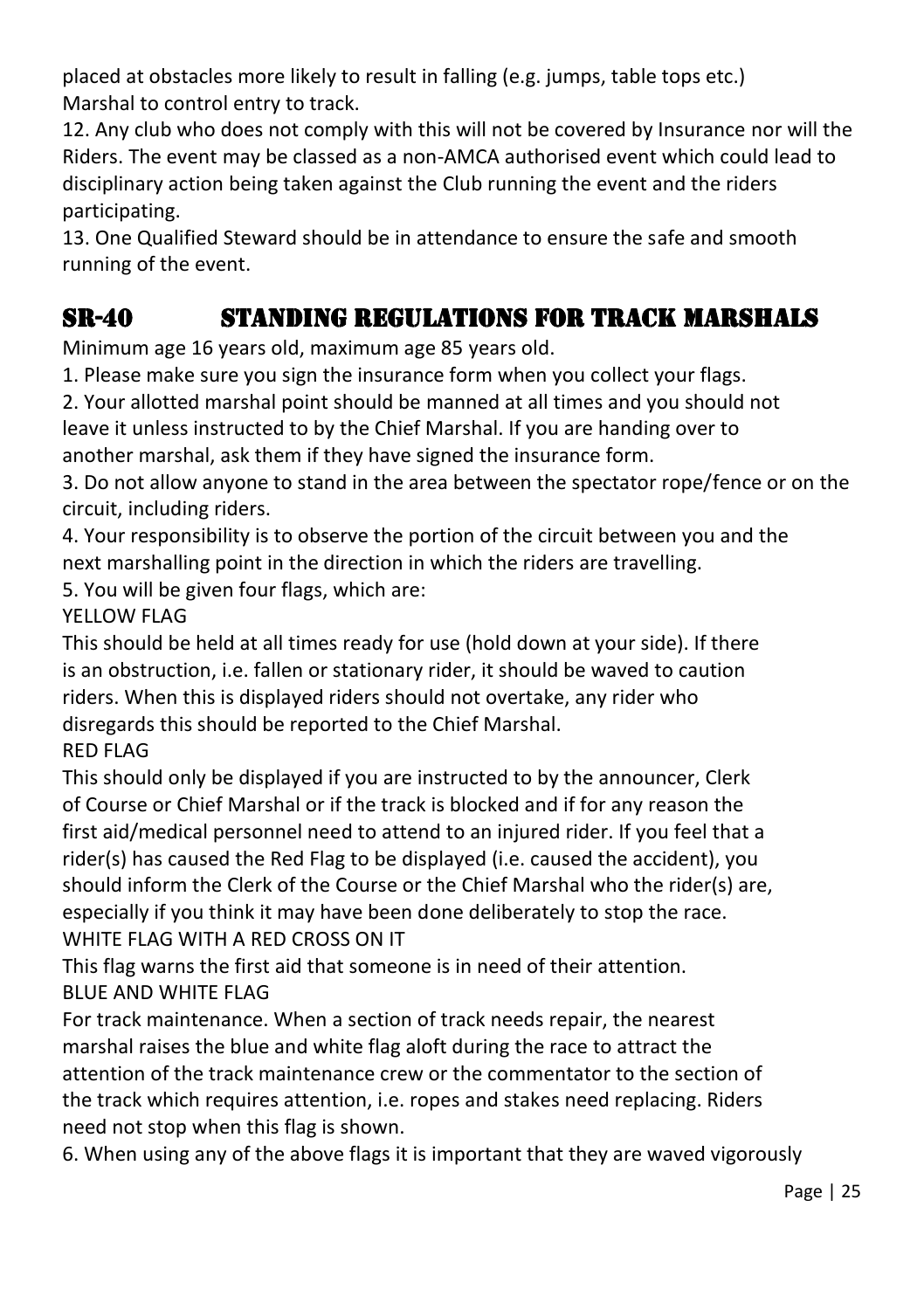to ensure riders see them.

7. If you have any queries do not hesitate to ask the Chief Marshalor Clerk of Course.

8. If you are not happy with your protection then contact the Chief Marshal, Clerk of Course or Steward.

- 9. Do not let anyone cross the track during racing.
- 10. Sitting during racing is NOT allowed.
- 11. Maximum of 2 persons allowed at a marshals point at any one time.

#### **CAR PARK LIABILITY**

CAR PARK LIABILITY FOR MOTOR VEHICLES AT AMCA EVENTS

Members are reminded that they or their guests (or any other person) can incur a legal liability for death or injury to persons or damage to property arising from a motor vehicle notwithstanding that the area may be private property. All persons must therefore have as minimum full Third Party motor cover and must take the same attitude to driving off road as they would if driving on the public highway.

#### **POLICE REFORM ACT 2002**

The Police Reform Act of 2002 now in operation will give the police authority to stop motorcycles (or cars), using reasonable force if necessary, if they feel that they are being driven in a manner that is likely to cause 'alarm, distress, or annoyance to members of the public. The Police can then impound the machine and charge £105 for its release plus a £12 per day impound charge. If not paid within 21 days then the machine can then be auctioned off to pay the charges. Anyone practicing illegally could find the bike impounded (without having to face judicial process that proves the case against the rider or even the validity of the charge).

These are sweeping powers for a small piece of legislation that has gone largely unannounced. Already some police forces have taken action along these lines. So riders beware if you do practice illegally and clubs who have problems with illegal practice at their tracks - why not print some notices pointing out the new legislation and hand them to the offenders. Hopefully the word will eventually get around, too many tracks have been lost due to illegal practice.

#### **FINDING VENUES**

Any Club looking for a Motocross venue should not, under any circumstances, contact a land owner or any person responsible for the letting of the circuit if the ground is being used by another Club, an AMCA Club or a Non AMCA Club.

The Club using the circuit must be contacted first for permission to approach the